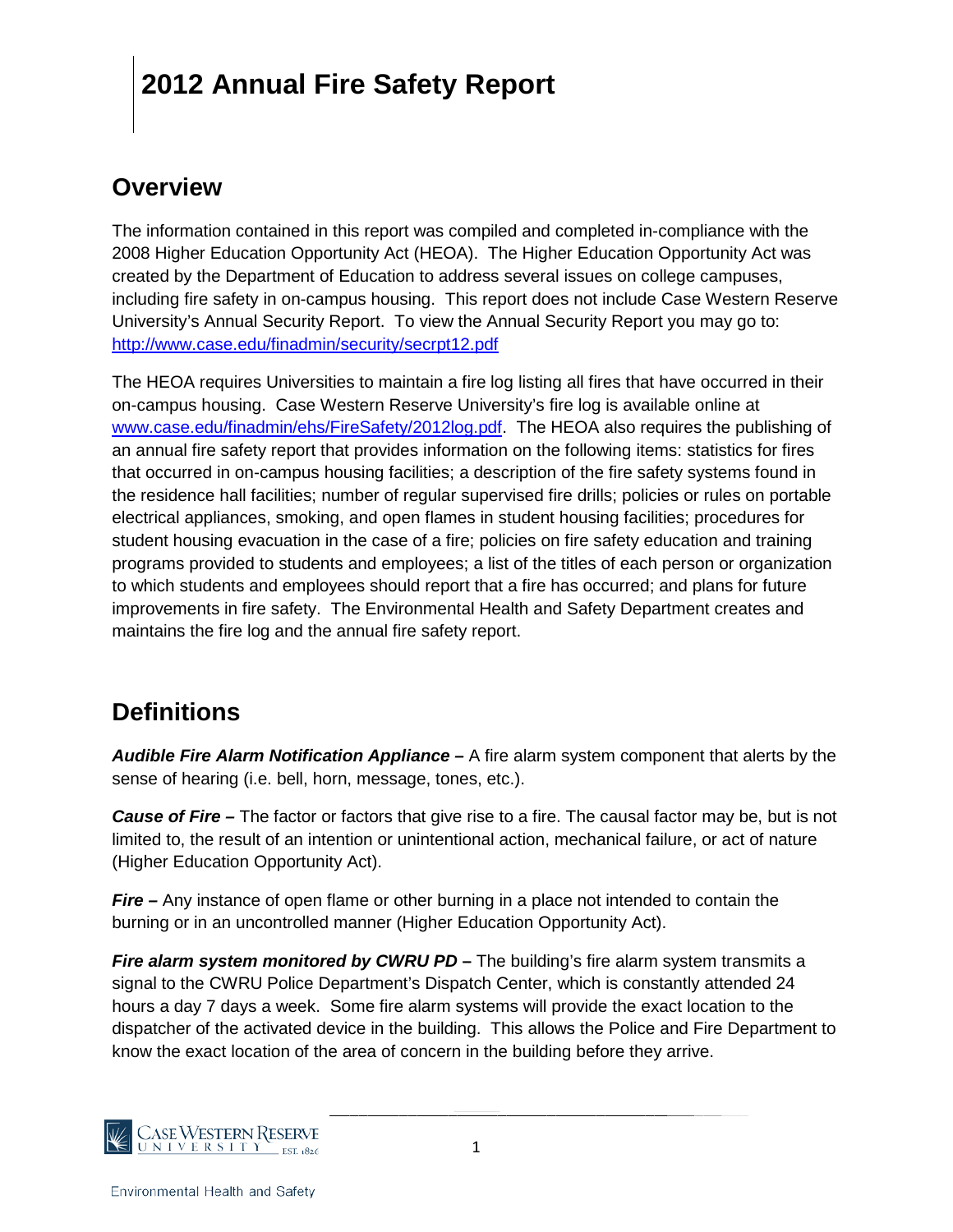*Fire drill* – A supervised practice of a mandatory evacuation of a building for a fire.

*Fire Extinguishers –* A portable device containing a specialized agent that can be used to extinguish a fire. Fire extinguishers are installed throughout the buildings in accordance with the Ohio Fire Code.

*Fire Rated Doors, Walls, & Partitions (Passive Fire Protection Systems) –* Passive fire protection systems are components of a building designed to have a certain degree of fire resistance. These components are designed to contain the spread of smoke and fire gases, and prevent the spread of them to a certain area for a reasonable period of time. Fire rated doors, walls, and partitions are installed in areas to protect the evacuation of the occupants (i.e. stairwells), separate a specific area from another (i.e. mechanical room, student rooms, etc.), or separate adjoining buildings.

**Fire related injury** – Any instance in which a person is injured as a result of a fire, including an injury sustained from a natural or accidental cause, while involved in fire control, attempting rescue, or escaping from the dangers of the fire. The term "person" may include students, employees, visitors, firefighters, or any other individuals (Higher Education Opportunity Act).

*Fire related death –* Any instance in which a person (1) Is killed as a result of a fire, including death resulting from a natural or accidental cause while involved in fire control, attempting rescue, or escaping from the dangers of a fire; or (2) Dies within one year of injuries sustained as a result of the fire (Higher Education Opportunity Act).

*Heat Detectors –* Devices that are only activated by heat. They are used in areas where smoke or steam is likely to be present (i.e. kitchens, bathrooms, and mechanical rooms).

*Intentional Fire (Arson) –* A fire that is ignited under circumstances in which the person knows that the fire should not be ignited (NFPA 921). Example: *Knowingly igniting papers on fire on a bulletin board.*

*Kitchen Hood Suppression System –* A specially designed fire protection system to extinguish fires that occur on a kitchen's stove. Upon activation of the system it will release the suppression agent and activate the building's fire alarm system. Kitchen hood suppression systems can be found in the common cooking areas (if available) in the Residence Halls.

**Smoke Detectors** – Devices that detect visible or invisible particles of combustion (NFPA 72).

*Smoke Detectors (fire alarm initiating) –* Smoke detectors automatically trigger the buildings fire alarm system.

*Smoke Detectors (single station, battery operated) –* Smoke detectors are not connected to the buildings fire alarm system and only sound locally.

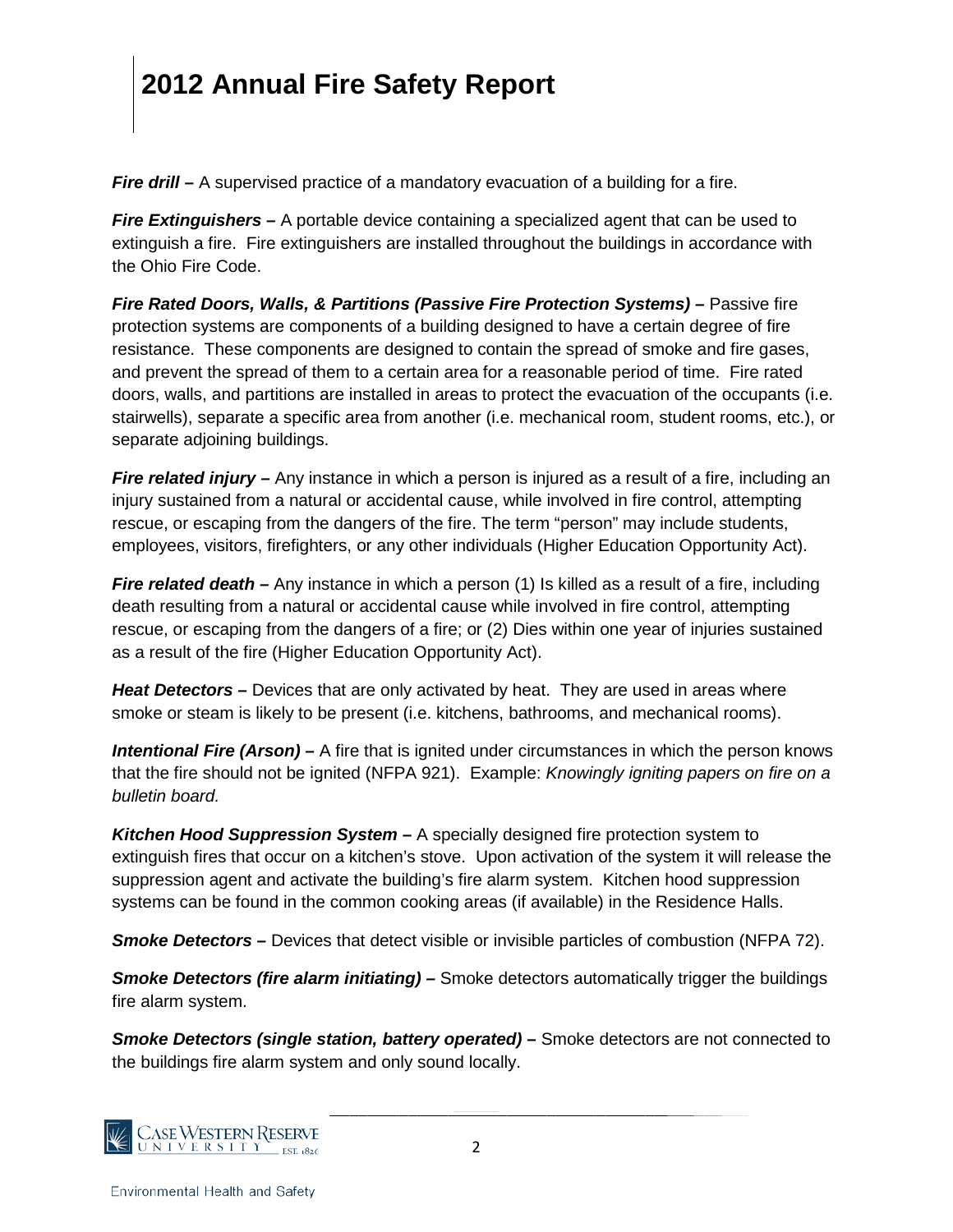*Sprinkler System –* A system of piping that is designed to deliver water on a fire to control or extinguish it. The sprinkler heads in the residential facilities are only activated by heat, not smoke or a pull station.

*Undetermined –* A cause classification for fires whenever the cause cannot be proven to an acceptable level of certainty (NFPA 921).

*Unintentional Fire (Accidental) –* A fire that does not involve an intentional human act to ignite or spread fire into an area where the fire should not be (NFPA 921). Examples: *Cooking related fire, smoking materials, open flames, electrical, heating equipment, etc.*

*Value of property damage –* The estimated value of the loss of the structure and contents, in terms of the cost of replacement in like kind and quantity. This estimate should include contents damaged by fire, and related damages caused by smoke, water, and overhaul; however, it does not include indirect loss, such as business interruption (Higher Education Opportunity Act).

*Visual Fire Alarm Notification Appliance –* A fire alarm system component that alerts by the sense of sight (i.e. strobe lights).

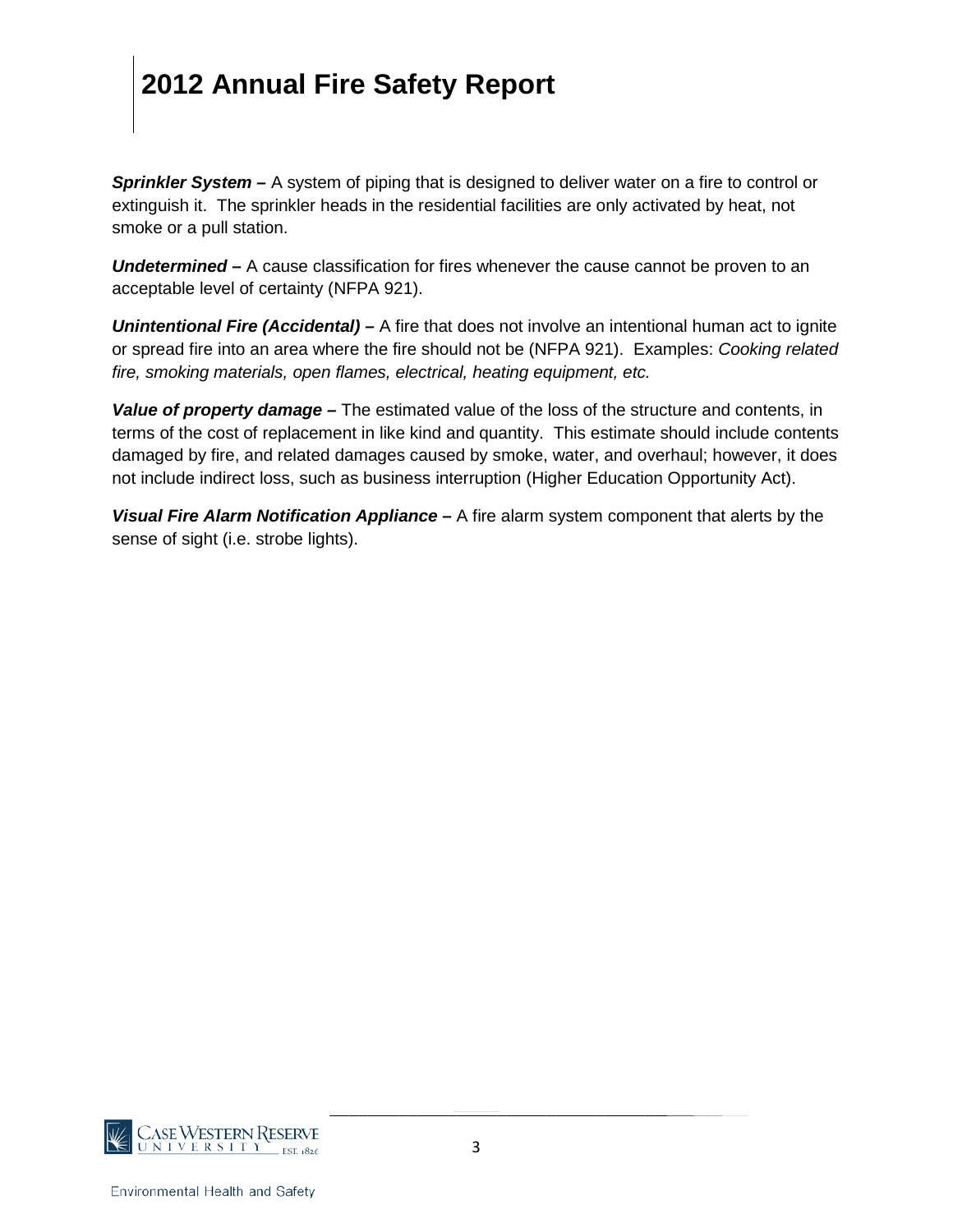### **Fire Safety Statistics for On-Campus Housing**

| 2011                                                                                  |                                  |                                                  |                              |                      |                                                                                             |                                                     |                                                                                |  |  |  |  |
|---------------------------------------------------------------------------------------|----------------------------------|--------------------------------------------------|------------------------------|----------------------|---------------------------------------------------------------------------------------------|-----------------------------------------------------|--------------------------------------------------------------------------------|--|--|--|--|
| <b>Residential Facilities</b>                                                         | <b>Address</b>                   | <b>Total Fires in</b><br>Each<br><b>Building</b> | <b>Fire</b><br><b>Number</b> | <b>Cause of Fire</b> | <b>Number of Injuries That</b><br><b>Required Treatment at a</b><br><b>Medical Facility</b> | <b>Number of Deaths</b><br><b>Related to a Fire</b> | Value of<br><b>Property</b><br>Damage<br><b>Caused by Fire</b><br>(in Dollars) |  |  |  |  |
| 1680 Building                                                                         | 1680 E. 117 <sup>th</sup> Street | $\mathbf 0$                                      | $\Omega$                     | N/A                  | N/A                                                                                         | N/A                                                 | N/A                                                                            |  |  |  |  |
| 1727 E. 116 <sup>th</sup> St.                                                         | 1727 E. 116 <sup>th</sup> Street | $\mathbf 0$                                      | $\mathbf 0$                  | N/A                  | N/A                                                                                         | N/A                                                 | N/A                                                                            |  |  |  |  |
| 1719 E. 116 <sup>th</sup> St.<br>(Occupied by Cleveland<br>Institute of Art students) | 1719 E.116 <sup>th</sup> Street  | $\mathbf 0$                                      | 0                            | N/A                  | N/A                                                                                         | N/A                                                 | N/A                                                                            |  |  |  |  |
| Alumni House                                                                          | 2345 Murray Hill Drive           | $\mathbf 0$                                      | $\mathbf 0$                  | N/A                  | N/A                                                                                         | N/A                                                 | N/A                                                                            |  |  |  |  |
| <b>Clarke Tower</b>                                                                   | 1596 E. 115 <sup>th</sup> Street | $\mathbf 0$                                      | $\mathbf 0$                  | N/A                  | N/A                                                                                         | N/A                                                 | N/A                                                                            |  |  |  |  |
| <b>Cutler House</b>                                                                   | 1616 E. 115 <sup>th</sup> Street | $\mathbf 0$                                      | $\mathbf 0$                  | N/A                  | N/A                                                                                         | N/A                                                 | N/A                                                                            |  |  |  |  |
| <b>Cutter House</b><br>(Occupied by Cleveland<br>Institute of Music<br>students)      | 11301 Juniper Road               | 0                                                | 0                            | N/A                  | N/A                                                                                         | N/A                                                 | N/A                                                                            |  |  |  |  |
| Glaser House                                                                          | 11900 Carlton Road               | $\mathbf 0$                                      | $\mathbf 0$                  | N/A                  | N/A                                                                                         | N/A                                                 | N/A                                                                            |  |  |  |  |
| <b>Hitchcock House</b>                                                                | 1626 E. 115 <sup>th</sup> Street | $\mathbf 0$                                      | $\mathbf 0$                  | N/A                  | N/A                                                                                         | N/A                                                 | N/A                                                                            |  |  |  |  |
| Howe House                                                                            | 2335 Murray Hill Road            | $\mathbf 0$                                      | $\mathbf 0$                  | N/A                  | N/A                                                                                         | N/A                                                 | N/A                                                                            |  |  |  |  |

# CASEWESTERN RESERVE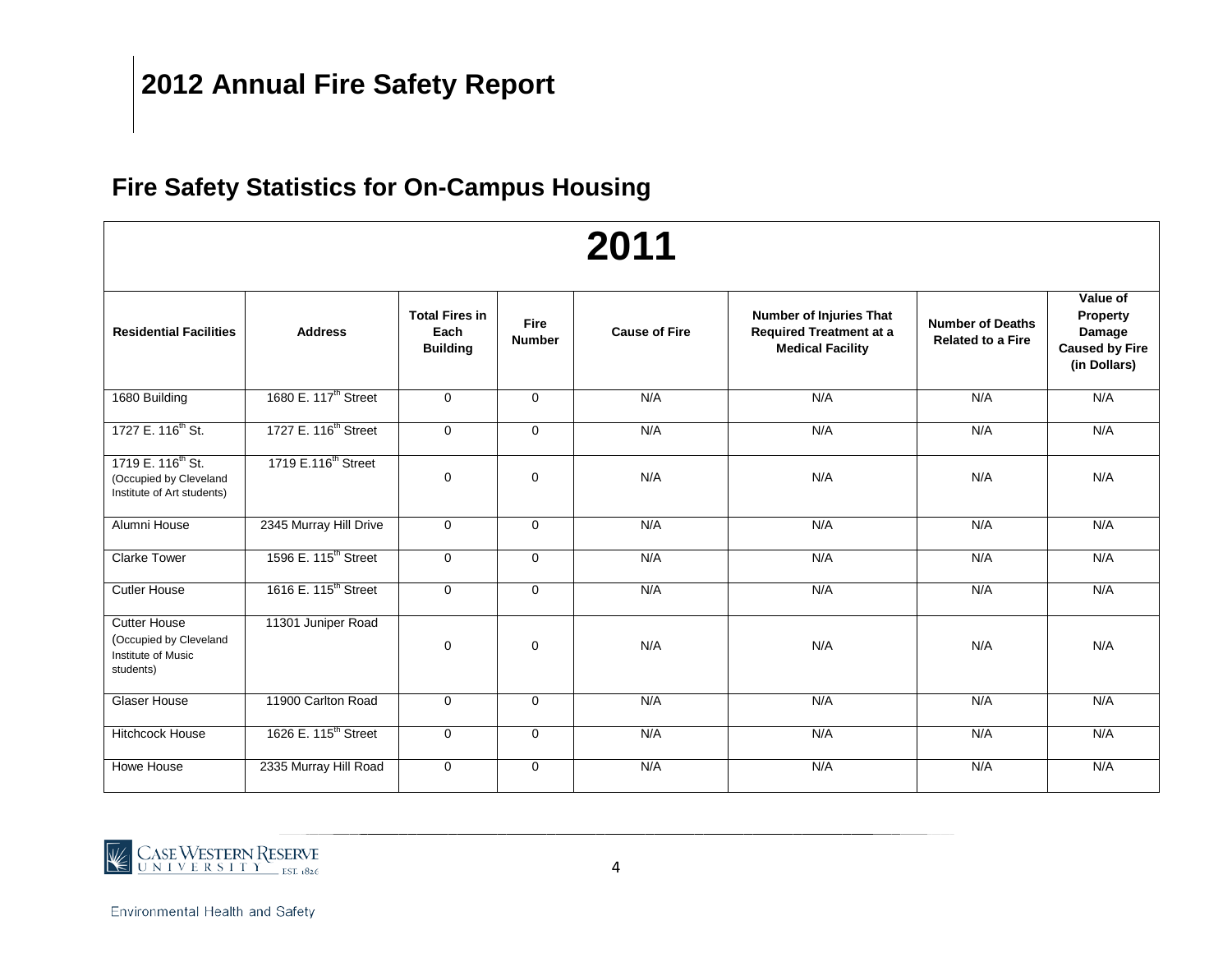| 2011                          |                                  |                                                  |                              |                                                  |                                                                                             |                                                     |                                                                         |  |  |  |  |
|-------------------------------|----------------------------------|--------------------------------------------------|------------------------------|--------------------------------------------------|---------------------------------------------------------------------------------------------|-----------------------------------------------------|-------------------------------------------------------------------------|--|--|--|--|
| <b>Residential Facilities</b> | <b>Address</b>                   | <b>Total Fires in</b><br>Each<br><b>Building</b> | <b>Fire</b><br><b>Number</b> | <b>Cause of Fire</b>                             | <b>Number of Injuries That</b><br><b>Required Treatment at a</b><br><b>Medical Facility</b> | <b>Number of Deaths</b><br><b>Related to a Fire</b> | Value of<br>Property<br>Damage<br><b>Caused by Fire</b><br>(in Dollars) |  |  |  |  |
| Kusch House                   | 11904 Carlton Road               | $\mathbf{0}$                                     | $\mathbf 0$                  | N/A                                              | N/A                                                                                         | N/A                                                 | N/A                                                                     |  |  |  |  |
| Michelson House               | 11896 Carlton Road               | $\mathbf 0$                                      | $\mathbf 0$                  | N/A                                              | N/A                                                                                         | N/A                                                 | N/A                                                                     |  |  |  |  |
| NRV House 1                   | 1672 E. 117 <sup>th</sup> Street | $\mathbf 0$                                      | $\Omega$                     | N/A                                              | N/A                                                                                         | N/A                                                 | N/A                                                                     |  |  |  |  |
| NRV House 2                   | 1697 E. 116 <sup>th</sup> Street | $\mathbf 0$                                      | $\mathbf 0$                  | N/A                                              | N/A                                                                                         | N/A                                                 | N/A                                                                     |  |  |  |  |
| NRV House 3                   | 1681 E. 116 <sup>th</sup> Street | $\mathbf{1}$                                     | $\mathbf{1}$                 | <b>Unintentional (Notebook</b><br>left on stove) | $\mathbf 0$                                                                                 | $\mathbf 0$                                         | $$100 - 999$                                                            |  |  |  |  |
| NRV House 3A                  | 1677 E. 115 <sup>th</sup> Street | $\mathbf 0$                                      | $\mathbf 0$                  | N/A                                              | N/A                                                                                         | N/A                                                 | N/A                                                                     |  |  |  |  |
| NRV House 4                   | 1665 E. 115 <sup>th</sup> Street | $\mathbf 0$                                      | $\mathbf 0$                  | N/A                                              | N/A                                                                                         | N/A                                                 | N/A                                                                     |  |  |  |  |
| NRV House 5                   | 1641 E. 115 <sup>th</sup> Street | $\mathbf 0$                                      | $\mathbf 0$                  | N/A                                              | N/A                                                                                         | N/A                                                 | N/A                                                                     |  |  |  |  |
| NRV House 6                   | 1623 E. 115 <sup>th</sup> Street | $\mathbf{1}$                                     | 1                            | Accidental (Box left on<br>stove)                | $\Omega$                                                                                    | $\mathbf 0$                                         | $$1,000 - 9,999$                                                        |  |  |  |  |
| NRV House 7                   | 1611 E. 115 <sup>th</sup> Street | $\mathbf 0$                                      | $\mathbf 0$                  | N/A                                              | N/A                                                                                         | N/A                                                 | N/A                                                                     |  |  |  |  |
| Norton House                  | 11443 Juniper Road               | $\mathbf 0$                                      | $\mathbf 0$                  | N/A                                              | N/A                                                                                         | N/A                                                 | N/A                                                                     |  |  |  |  |
| Pierce House                  | 1636 E. 115 <sup>th</sup> Street | $\mathbf 0$                                      | $\mathbf 0$                  | N/A                                              | N/A                                                                                         | N/A                                                 | N/A                                                                     |  |  |  |  |

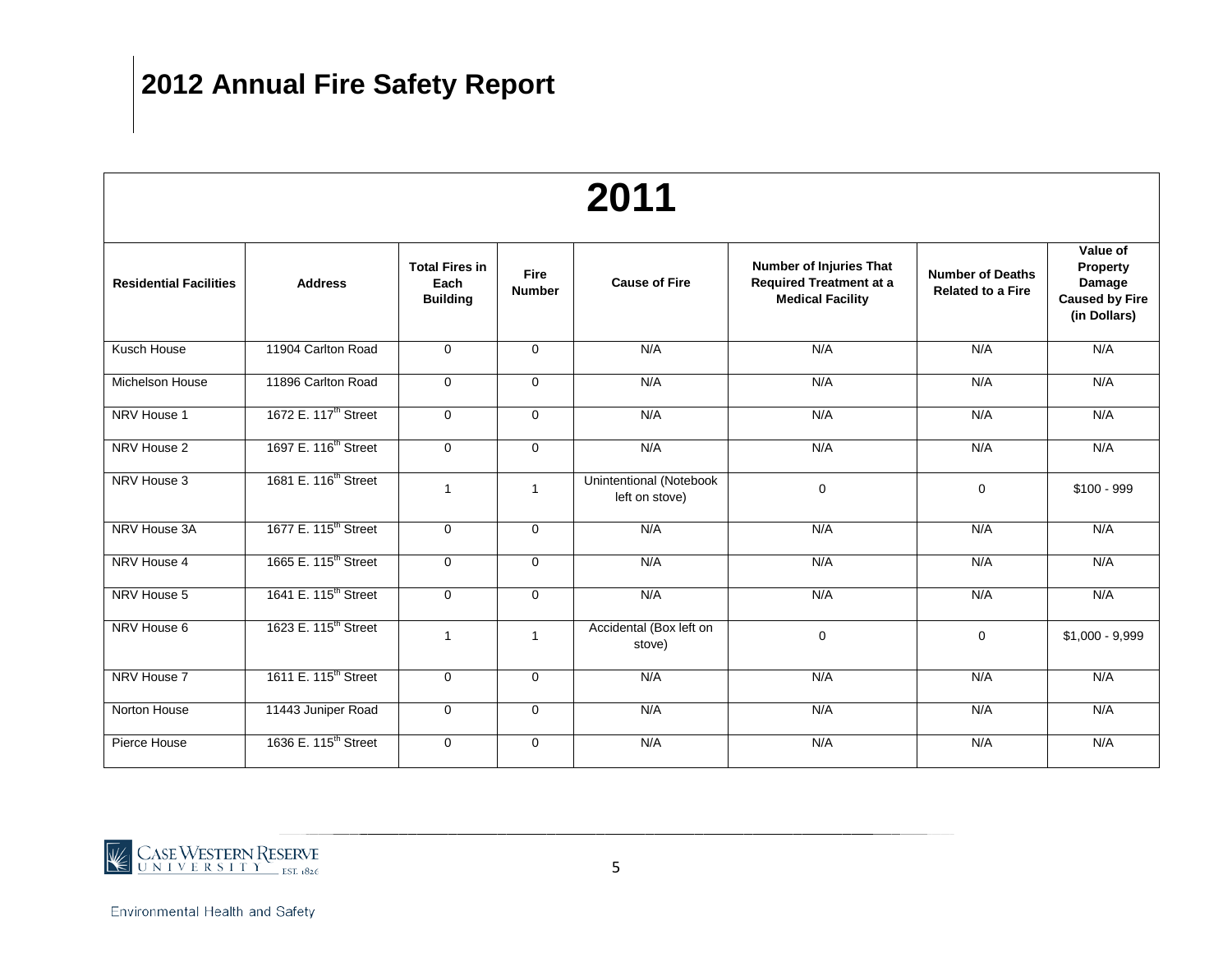| 2011                                                                        |                                                 |                                                  |                              |                                  |                                                                                             |                                                     |                                                         |  |  |  |  |
|-----------------------------------------------------------------------------|-------------------------------------------------|--------------------------------------------------|------------------------------|----------------------------------|---------------------------------------------------------------------------------------------|-----------------------------------------------------|---------------------------------------------------------|--|--|--|--|
| <b>Residential Facilities</b>                                               | <b>Address</b>                                  | <b>Total Fires in</b><br>Each<br><b>Building</b> | <b>Fire</b><br><b>Number</b> | <b>Cause of Fire</b>             | <b>Number of Injuries That</b><br><b>Required Treatment at a</b><br><b>Medical Facility</b> | <b>Number of Deaths</b><br><b>Related to a Fire</b> | Value of<br>Property<br>Damage<br><b>Caused by Fire</b> |  |  |  |  |
| Raymond House                                                               | 11447 Juniper Road                              | 0                                                | $\mathbf 0$                  | N/A                              | N/A                                                                                         | N/A                                                 | N/A                                                     |  |  |  |  |
| Recovery House                                                              | 2272 Murray Hill Road                           | 0                                                | $\mathbf 0$                  | N/A                              | N/A                                                                                         | N/A                                                 | N/A                                                     |  |  |  |  |
| Sherman House                                                               | 11439 Juniper Road                              | $\mathbf 0$                                      | $\Omega$                     | N/A                              | N/A                                                                                         | N/A                                                 | N/A                                                     |  |  |  |  |
| Smith House                                                                 | 11311 Juniper Road                              | 0                                                | $\mathbf 0$                  | N/A                              | N/A                                                                                         | N/A                                                 | N/A                                                     |  |  |  |  |
| <b>Staley House</b>                                                         | 2365 Murray Hill Road                           | 0                                                | $\mathbf 0$                  | N/A                              | N/A                                                                                         | N/A                                                 | N/A                                                     |  |  |  |  |
| <b>Storrs House</b>                                                         | 1615 Mistletoe Drive                            | 0                                                | $\mathbf 0$                  | N/A                              | N/A                                                                                         | N/A                                                 | N/A                                                     |  |  |  |  |
| <b>Taft House</b>                                                           | 11341 Juniper Road                              | $\mathbf{1}$                                     | $\mathbf{1}$                 | Intentional (Box set on<br>fire) | $\mathbf 0$                                                                                 | $\mathbf 0$                                         | $$0 - 99$                                               |  |  |  |  |
| <b>Taplin House</b><br>(occupied by Cleveland<br>Institute of Art students) | 11331 Juniper Road                              | $\mathbf 0$                                      | 0                            | N/A                              | N/A                                                                                         | N/A                                                 | N/A                                                     |  |  |  |  |
| The Noble Building                                                          | 1720-1728 E. 116 <sup>th</sup><br><b>Street</b> | 0                                                | $\mathbf 0$                  | N/A                              | N/A                                                                                         | N/A                                                 | N/A                                                     |  |  |  |  |
| <b>Tippit House</b>                                                         | 2355 Murray Hill Road                           | $\mathbf 0$                                      | $\mathbf 0$                  | N/A                              | N/A                                                                                         | N/A                                                 | N/A                                                     |  |  |  |  |
| <b>Twin Gables</b>                                                          | 1715 E. 115 <sup>th</sup> Street                | 0                                                | 0                            | N/A                              | N/A                                                                                         | N/A                                                 | N/A                                                     |  |  |  |  |
| <b>Tyler House</b>                                                          | 11435 Juniper Road                              | 0                                                | $\mathbf 0$                  | N/A                              | N/A                                                                                         | N/A                                                 | N/A                                                     |  |  |  |  |
| Alpha Chi Omega                                                             | 11421 Bellflower                                | 0                                                | $\mathbf 0$                  | N/A                              | N/A                                                                                         | N/A                                                 | N/A                                                     |  |  |  |  |

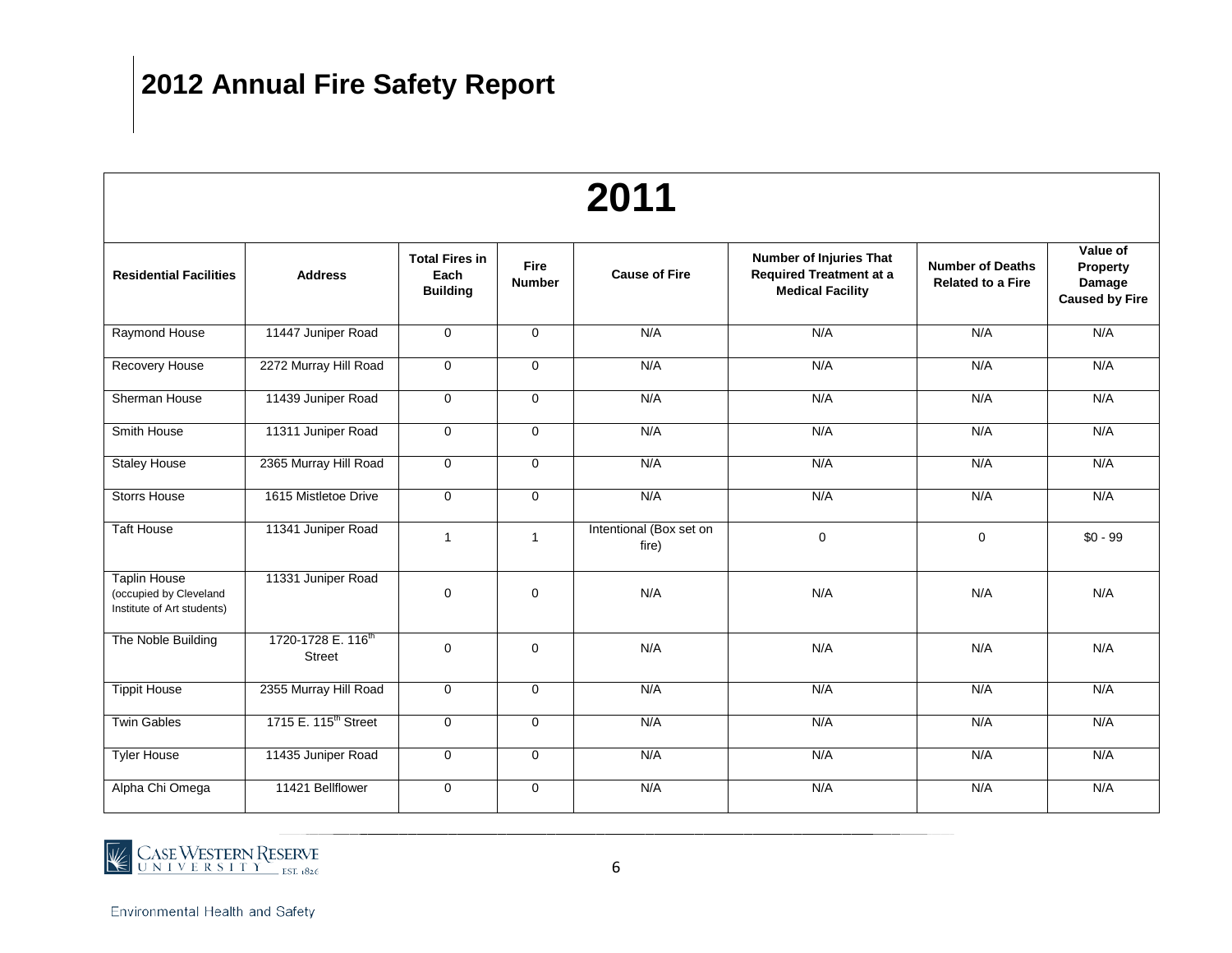| 2011                                 |                               |                                                  |                              |                                       |                                                                                             |                                                     |                                                                         |  |  |  |  |
|--------------------------------------|-------------------------------|--------------------------------------------------|------------------------------|---------------------------------------|---------------------------------------------------------------------------------------------|-----------------------------------------------------|-------------------------------------------------------------------------|--|--|--|--|
| <b>Residential Facilities</b>        | <b>Address</b>                | <b>Total Fires in</b><br>Each<br><b>Building</b> | <b>Fire</b><br><b>Number</b> | <b>Cause of Fire</b>                  | <b>Number of Injuries That</b><br><b>Required Treatment at a</b><br><b>Medical Facility</b> | <b>Number of Deaths</b><br><b>Related to a Fire</b> | Value of<br>Property<br>Damage<br><b>Caused by Fire</b><br>(in Dollars) |  |  |  |  |
| Alpha Phi                            | 11116 Magnolia Drive          | $\mathbf 0$                                      | $\mathbf 0$                  | N/A                                   | N/A                                                                                         | N/A                                                 | N/A                                                                     |  |  |  |  |
| Sigma Phi<br>Epsilon/Beta Theta Pi   | 2255/2253 Murray Hill<br>Road | $\mathbf 0$                                      | $\mathbf 0$                  | N/A                                   | N/A                                                                                         | N/A                                                 | N/A                                                                     |  |  |  |  |
| Delta Gamma                          | 2265 Murray Hill Road         | $\overline{0}$                                   | $\mathbf 0$                  | N/A                                   | N/A                                                                                         | N/A                                                 | N/A                                                                     |  |  |  |  |
| Phi Kappa Tau/Sigma<br>Chi           | 11909/11911 Carlton<br>Road   | $\mathbf{1}$                                     | $\mathbf{1}$                 | <b>Unintentional (Grease</b><br>fire) | $\mathbf 0$                                                                                 | $\mathbf 0$                                         | $$0 - 99$                                                               |  |  |  |  |
| Phi Delta Theta                      | 2225 Murray Hill Road         | $\mathbf 0$                                      | $\Omega$                     | N/A                                   | N/A                                                                                         | N/A                                                 | N/A                                                                     |  |  |  |  |
| Phi Kappa Psi/Delta<br>Kappa Upsilon | 11915/11913 Carlton<br>Road   | $\mathbf 0$                                      | $\mathbf 0$                  | N/A                                   | N/A                                                                                         | N/A                                                 | N/A                                                                     |  |  |  |  |
| Phi Mu                               | 11418 Bellflower Road         | $\mathbf 0$                                      | $\mathbf 0$                  | N/A                                   | N/A                                                                                         | N/A                                                 | N/A                                                                     |  |  |  |  |
| Phi Sigma Rho                        | 11901 Carlton Road            | $\mathbf 0$                                      | $\mathbf 0$                  | N/A                                   | N/A                                                                                         | N/A                                                 | N/A                                                                     |  |  |  |  |
| Sigma Nu                             | 2235 Murray Hill Road         | $\mathbf 0$                                      | $\mathbf 0$                  | N/A                                   | N/A                                                                                         | N/A                                                 | N/A                                                                     |  |  |  |  |
| Sigma Psi/Kappa<br>Alpha Theta       | 11921/11923 Carlton<br>Road   | $\mathbf 0$                                      | $\mathbf 0$                  | N/A                                   | N/A                                                                                         | N/A                                                 | N/A                                                                     |  |  |  |  |
| Theta Chi                            | 11136 Magnolia Drive          | $\mathbf 0$                                      | $\mathbf 0$                  | N/A                                   | N/A                                                                                         | N/A                                                 | N/A                                                                     |  |  |  |  |
| Zeta Psi                             | 11925 Carlton Road            | $\mathbf 0$                                      | $\mathbf 0$                  | N/A                                   | N/A                                                                                         | N/A                                                 | N/A                                                                     |  |  |  |  |

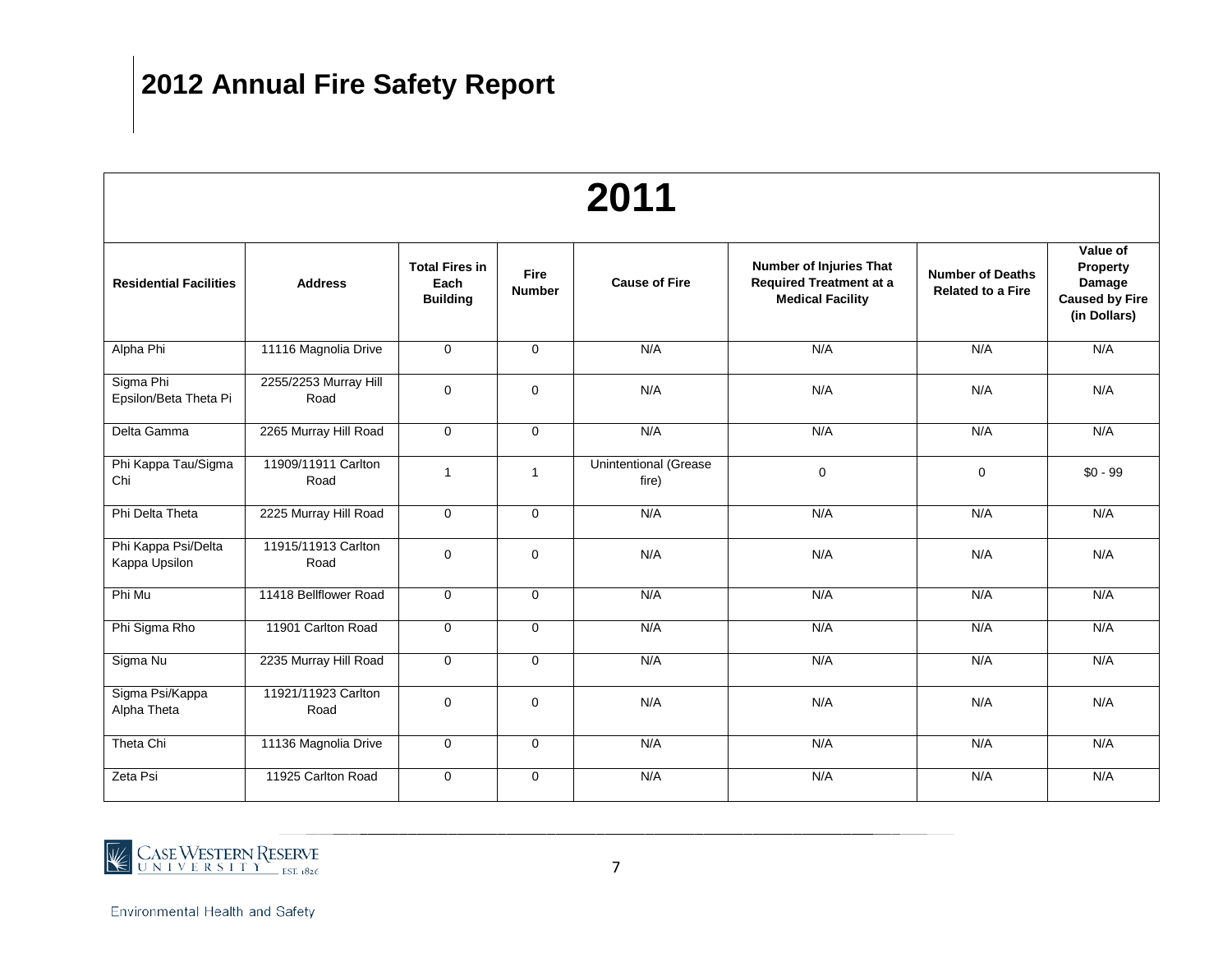| 2010                                                                                  |                                  |                                                  |                              |                      |                                                                                      |                                                     |                                                                         |  |  |  |  |  |
|---------------------------------------------------------------------------------------|----------------------------------|--------------------------------------------------|------------------------------|----------------------|--------------------------------------------------------------------------------------|-----------------------------------------------------|-------------------------------------------------------------------------|--|--|--|--|--|
| <b>Residential Facilities</b>                                                         | <b>Address</b>                   | <b>Total Fires in</b><br>Each<br><b>Building</b> | <b>Fire</b><br><b>Number</b> | <b>Cause of Fire</b> | Number of Injuries That<br><b>Required Treatment at a</b><br><b>Medical Facility</b> | <b>Number of Deaths</b><br><b>Related to a Fire</b> | Value of<br>Property<br>Damage<br><b>Caused by Fire</b><br>(in Dollars) |  |  |  |  |  |
| 1680 Building                                                                         | 1680 E. 117 <sup>th</sup> Street | $\mathbf 0$                                      | $\mathbf 0$                  | N/A                  | N/A                                                                                  | N/A                                                 | N/A                                                                     |  |  |  |  |  |
| 1727 E. 116 <sup>th</sup> St.                                                         | 1727 E. 116 <sup>th</sup> Street | $\mathbf 0$                                      | $\mathbf 0$                  | N/A                  | N/A                                                                                  | N/A                                                 | N/A                                                                     |  |  |  |  |  |
| 1719 E. 116 <sup>th</sup> St.<br>(Occupied by Cleveland<br>Institute of Art students) | 1719 E.116 <sup>th</sup> Street  | 0                                                | $\mathbf 0$                  | N/A                  | N/A                                                                                  | N/A                                                 | N/A                                                                     |  |  |  |  |  |
| Alumni House                                                                          | 2345 Murray Hill Drive           | $\mathbf 0$                                      | $\mathbf 0$                  | N/A                  | N/A                                                                                  | N/A                                                 | N/A                                                                     |  |  |  |  |  |
| <b>Clarke Tower</b>                                                                   | 1596 E. 115 <sup>th</sup> Street | 0                                                | $\mathbf 0$                  | N/A                  | N/A                                                                                  | N/A                                                 | N/A                                                                     |  |  |  |  |  |
| <b>Cutler House</b>                                                                   | 1616 E. 115 <sup>th</sup> Street | 0                                                | $\mathbf 0$                  | N/A                  | N/A                                                                                  | N/A                                                 | N/A                                                                     |  |  |  |  |  |
| <b>Cutter House</b><br>(Occupied by Cleveland<br>Institute of Music<br>students)      | 11301 Juniper Road               | 0                                                | $\pmb{0}$                    | N/A                  | N/A                                                                                  | N/A                                                 | N/A                                                                     |  |  |  |  |  |
| Glaser House                                                                          | 11900 Carlton Road               | 0                                                | $\mathbf 0$                  | N/A                  | N/A                                                                                  | N/A                                                 | N/A                                                                     |  |  |  |  |  |
| <b>Hitchcock House</b>                                                                | 1626 E. 115 <sup>th</sup> Street | 0                                                | $\mathbf 0$                  | N/A                  | N/A                                                                                  | N/A                                                 | N/A                                                                     |  |  |  |  |  |
| Howe House                                                                            | 2335 Murray Hill Road            | 0                                                | $\mathbf 0$                  | N/A                  | N/A                                                                                  | N/A                                                 | N/A                                                                     |  |  |  |  |  |

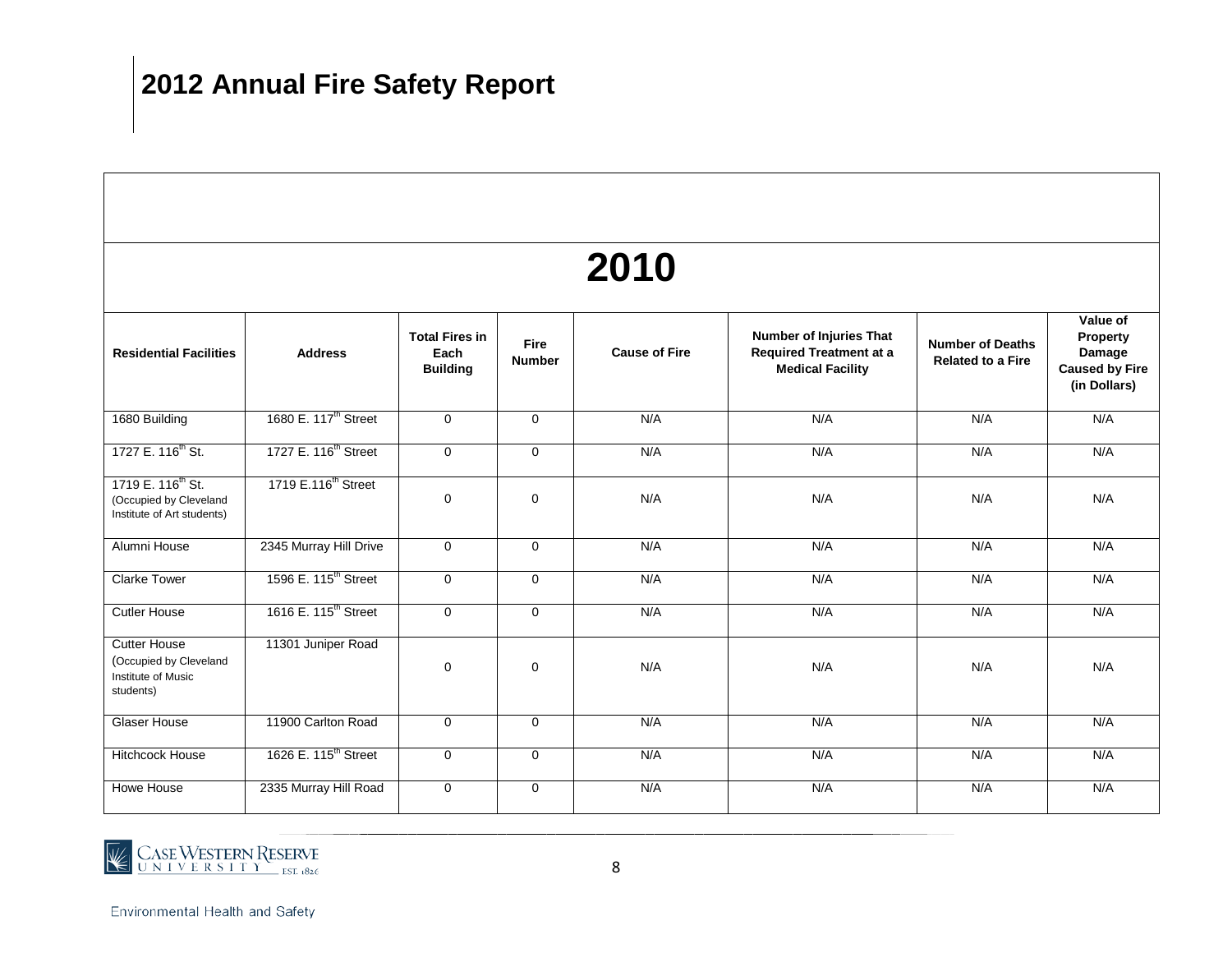| 2010                          |                                  |                                                  |                              |                                       |                                                                                             |                                                     |                                                                                |  |  |  |  |
|-------------------------------|----------------------------------|--------------------------------------------------|------------------------------|---------------------------------------|---------------------------------------------------------------------------------------------|-----------------------------------------------------|--------------------------------------------------------------------------------|--|--|--|--|
| <b>Residential Facilities</b> | <b>Address</b>                   | <b>Total Fires in</b><br>Each<br><b>Building</b> | <b>Fire</b><br><b>Number</b> | <b>Cause of Fire</b>                  | <b>Number of Injuries That</b><br><b>Required Treatment at a</b><br><b>Medical Facility</b> | <b>Number of Deaths</b><br><b>Related to a Fire</b> | Value of<br><b>Property</b><br>Damage<br><b>Caused by Fire</b><br>(in Dollars) |  |  |  |  |
| Kusch House                   | 11904 Carlton Road               | $\mathbf 0$                                      | $\mathbf 0$                  | N/A                                   | N/A                                                                                         | N/A                                                 | N/A                                                                            |  |  |  |  |
| <b>Michelson House</b>        | 11896 Carlton Road               | $\mathbf 0$                                      | $\mathbf 0$                  | N/A                                   | N/A                                                                                         | N/A                                                 | N/A                                                                            |  |  |  |  |
| NRV House 1                   | 1672 E. 117 <sup>th</sup> Street | $\mathbf 0$                                      | $\mathbf 0$                  | N/A                                   | N/A                                                                                         | N/A                                                 | N/A                                                                            |  |  |  |  |
| NRV House 2                   | 1697 E. 116 <sup>th</sup> Street | $\mathbf 0$                                      | $\mathbf 0$                  | N/A                                   | N/A                                                                                         | N/A                                                 | N/A                                                                            |  |  |  |  |
| NRV House 3                   | 1681 E. 116 <sup>th</sup> Street | $\mathbf{1}$                                     | $\mathbf{1}$                 | <b>Unintentional (Grease</b><br>fire) | $\mathbf 0$                                                                                 | 0                                                   | $$0 - 99$                                                                      |  |  |  |  |
| NRV House 3A                  | 1677 E. 115 <sup>th</sup> Street | $\mathbf 0$                                      | $\mathbf 0$                  | N/A                                   | N/A                                                                                         | N/A                                                 | N/A                                                                            |  |  |  |  |
| NRV House 4                   | 1665 E. 115 <sup>th</sup> Street | $\mathbf 0$                                      | $\Omega$                     | N/A                                   | N/A                                                                                         | N/A                                                 | N/A                                                                            |  |  |  |  |
| NRV House 5                   | 1641 E. 115 <sup>th</sup> Street | $\mathbf 0$                                      | $\Omega$                     | N/A                                   | N/A                                                                                         | N/A                                                 | N/A                                                                            |  |  |  |  |
| NRV House 6                   | 1623 E. 115 <sup>th</sup> Street | $\mathbf 0$                                      | $\mathbf 0$                  | N/A                                   | N/A                                                                                         | N/A                                                 | N/A                                                                            |  |  |  |  |
| NRV House 7                   | 1611 E. 115 <sup>th</sup> Street | $\mathbf 0$                                      | $\mathbf 0$                  | N/A                                   | N/A                                                                                         | N/A                                                 | N/A                                                                            |  |  |  |  |
| Norton House                  | 11443 Juniper Road               | $\mathbf 0$                                      | $\mathbf 0$                  | N/A                                   | N/A                                                                                         | N/A                                                 | N/A                                                                            |  |  |  |  |
| Pierce House                  | 1636 E. 115 <sup>th</sup> Street | $\mathbf 0$                                      | $\mathbf 0$                  | N/A                                   | N/A                                                                                         | N/A                                                 | N/A                                                                            |  |  |  |  |

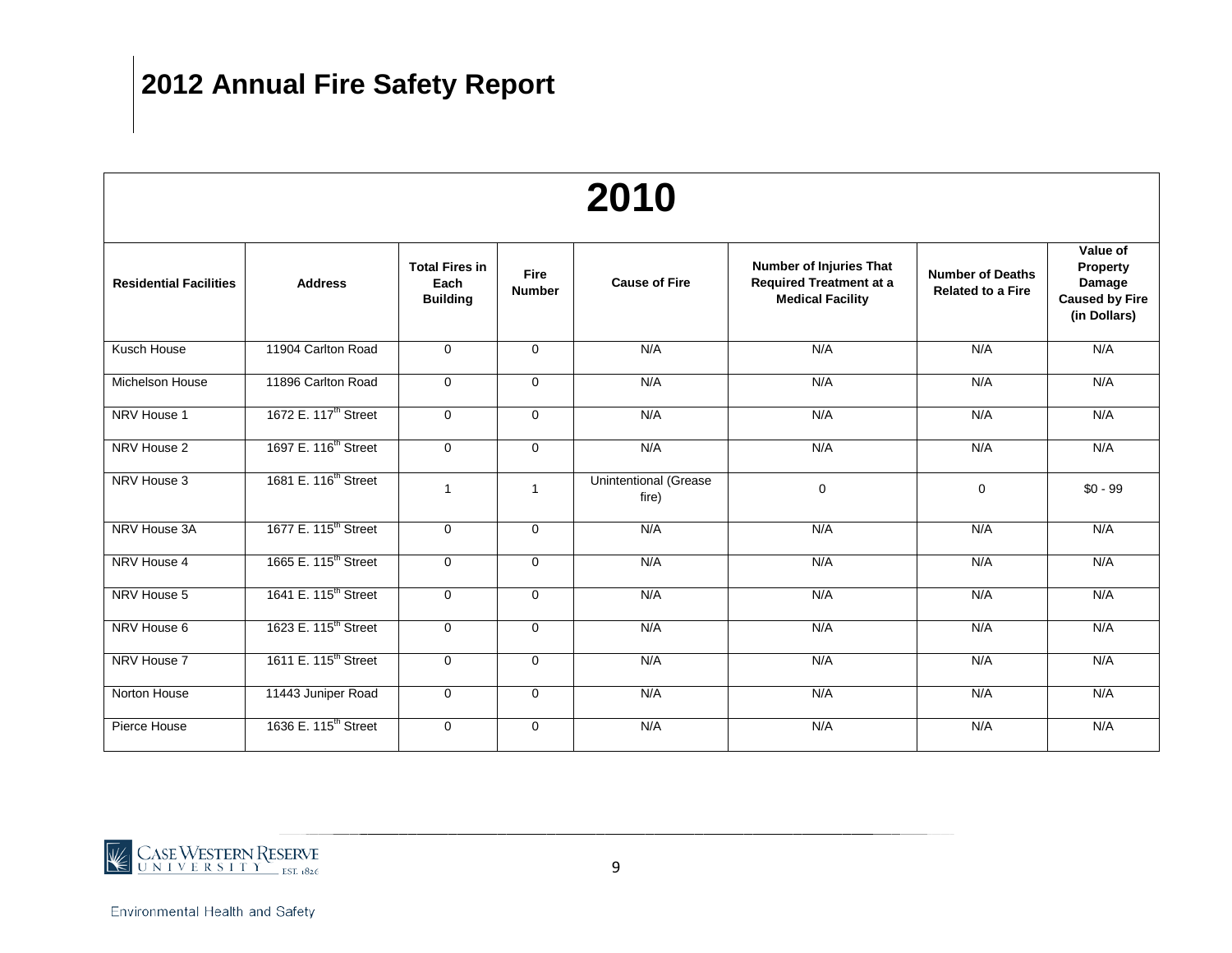| 2010                                                                        |                                          |                                                  |                       |                                 |                                                                                             |                                                     |                                                         |  |  |  |  |
|-----------------------------------------------------------------------------|------------------------------------------|--------------------------------------------------|-----------------------|---------------------------------|---------------------------------------------------------------------------------------------|-----------------------------------------------------|---------------------------------------------------------|--|--|--|--|
| <b>Residential Facilities</b>                                               | <b>Address</b>                           | <b>Total Fires in</b><br>Each<br><b>Building</b> | Fire<br><b>Number</b> | <b>Cause of Fire</b>            | <b>Number of Injuries That</b><br><b>Required Treatment at a</b><br><b>Medical Facility</b> | <b>Number of Deaths</b><br><b>Related to a Fire</b> | Value of<br>Property<br>Damage<br><b>Caused by Fire</b> |  |  |  |  |
| Raymond House                                                               | 11447 Juniper Road                       | $\overline{0}$                                   | $\mathbf 0$           | N/A                             | N/A                                                                                         | N/A                                                 | N/A                                                     |  |  |  |  |
| Recovery House                                                              | 2272 Murray Hill Road                    | $\mathbf 0$                                      | $\Omega$              | N/A                             | N/A                                                                                         | N/A                                                 | N/A                                                     |  |  |  |  |
| Sherman House                                                               | 11439 Juniper Road                       | 0                                                | 0                     | N/A                             | N/A                                                                                         | N/A                                                 | N/A                                                     |  |  |  |  |
| Smith House                                                                 | 11311 Juniper Road                       | 0                                                | $\mathbf 0$           | N/A                             | N/A                                                                                         | N/A                                                 | N/A                                                     |  |  |  |  |
| <b>Staley House</b>                                                         | 2365 Murray Hill Road                    | 0                                                | $\mathbf 0$           | N/A                             | N/A                                                                                         | N/A                                                 | N/A                                                     |  |  |  |  |
| <b>Storrs House</b>                                                         | 1615 Mistletoe Drive                     | 0                                                | $\mathbf 0$           | N/A                             | N/A                                                                                         | N/A                                                 | N/A                                                     |  |  |  |  |
| <b>Taft House</b>                                                           | 11341 Juniper Road                       | $\mathbf 0$                                      | $\mathbf 0$           | N/A                             | N/A                                                                                         | N/A                                                 | N/A                                                     |  |  |  |  |
| <b>Taplin House</b><br>(occupied by Cleveland<br>Institute of Art students) | 11331 Juniper Road                       | 0                                                | 0                     | N/A                             | N/A                                                                                         | N/A                                                 | N/A                                                     |  |  |  |  |
| The Noble Building                                                          | 1720-1728 E. 116 <sup>th</sup><br>Street | $\mathbf 0$                                      | $\mathbf 0$           | N/A                             | N/A                                                                                         | N/A                                                 | N/A                                                     |  |  |  |  |
| <b>Tippit House</b>                                                         | 2355 Murray Hill Road                    | $\mathbf{1}$                                     | $\mathbf{1}$          | Unintentional (Fire in<br>oven) | 0                                                                                           | 0                                                   | $$0 - 99$                                               |  |  |  |  |
| <b>Twin Gables</b>                                                          | 1715 E. 115 <sup>th</sup> Street         | 0                                                | $\pmb{0}$             | N/A                             | N/A                                                                                         | N/A                                                 | N/A                                                     |  |  |  |  |
| <b>Tyler House</b>                                                          | 11435 Juniper Road                       | 0                                                | $\mathbf 0$           | N/A                             | N/A                                                                                         | N/A                                                 | N/A                                                     |  |  |  |  |
| Alpha Chi Omega                                                             | 11421 Bellflower                         | 0                                                | $\mathbf 0$           | N/A                             | N/A                                                                                         | N/A                                                 | N/A                                                     |  |  |  |  |

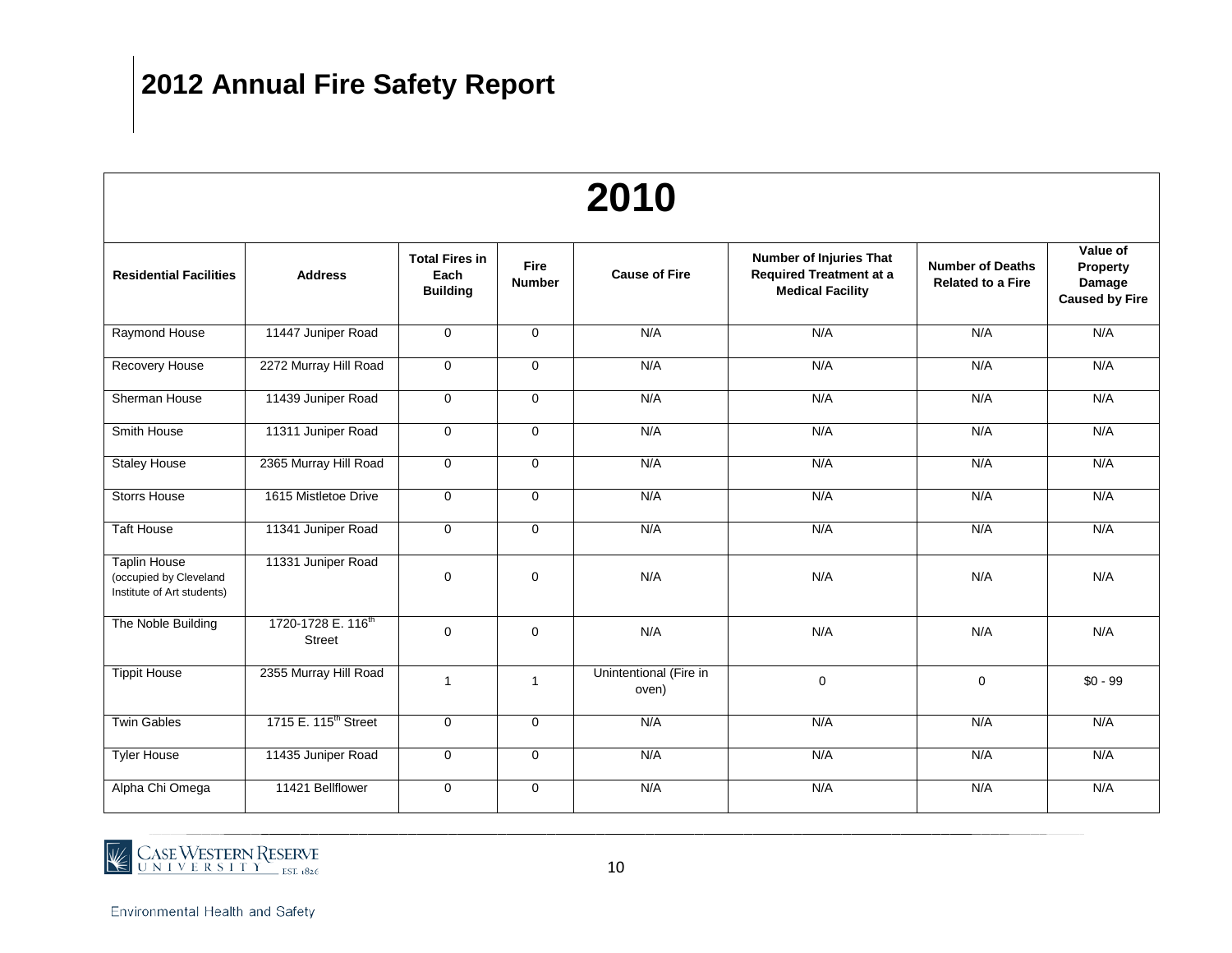| 2010                                 |                               |                                                  |                       |                                 |                                                                                             |                                                     |                                                                         |  |  |  |  |
|--------------------------------------|-------------------------------|--------------------------------------------------|-----------------------|---------------------------------|---------------------------------------------------------------------------------------------|-----------------------------------------------------|-------------------------------------------------------------------------|--|--|--|--|
| <b>Residential Facilities</b>        | <b>Address</b>                | <b>Total Fires in</b><br>Each<br><b>Building</b> | Fire<br><b>Number</b> | <b>Cause of Fire</b>            | <b>Number of Injuries That</b><br><b>Required Treatment at a</b><br><b>Medical Facility</b> | <b>Number of Deaths</b><br><b>Related to a Fire</b> | Value of<br>Property<br>Damage<br><b>Caused by Fire</b><br>(in Dollars) |  |  |  |  |
| Alpha Phi                            | 11116 Magnolia Drive          | $\mathbf{0}$                                     | $\mathbf{0}$          | N/A                             | N/A                                                                                         | N/A                                                 | N/A                                                                     |  |  |  |  |
| Sigma Phi<br>Epsilon/Beta Theta Pi   | 2255/2253 Murray Hill<br>Road | $\mathbf 0$                                      | $\mathbf 0$           | N/A                             | N/A                                                                                         | N/A                                                 | N/A                                                                     |  |  |  |  |
| Delta Gamma                          | 2265 Murray Hill Road         | $\mathbf 0$                                      | $\overline{0}$        | N/A                             | N/A                                                                                         | N/A                                                 | N/A                                                                     |  |  |  |  |
| Phi Kappa Tau/Sigma<br>Chi           | 11909/11911 Carlton<br>Road   | $\pmb{0}$                                        | $\mathbf 0$           | N/A                             | N/A                                                                                         | N/A                                                 | N/A                                                                     |  |  |  |  |
| Phi Delta Theta                      | 2225 Murray Hill Road         | $\overline{0}$                                   | $\overline{0}$        | N/A                             | N/A                                                                                         | N/A                                                 | N/A                                                                     |  |  |  |  |
| Phi Kappa Psi/Delta<br>Kappa Upsilon | 11915/11913 Carlton<br>Road   | $\mathbf 0$                                      | $\mathbf 0$           | N/A                             | N/A                                                                                         | N/A                                                 | N/A                                                                     |  |  |  |  |
| Phi Mu                               | 11418 Bellflower Road         | $\mathbf 0$                                      | $\mathbf 0$           | N/A                             | N/A                                                                                         | N/A                                                 | N/A                                                                     |  |  |  |  |
| Phi Sigma Rho                        | 11901 Carlton Road            | 0                                                | $\mathbf 0$           | N/A                             | N/A                                                                                         | N/A                                                 | N/A                                                                     |  |  |  |  |
| Sigma Nu                             | 2235 Murray Hill Road         | $\mathbf 0$                                      | $\mathbf 0$           | N/A                             | N/A                                                                                         | N/A                                                 | N/A                                                                     |  |  |  |  |
| Sigma Psi/Kappa<br>Alpha Theta       | 11921/11923 Carlton<br>Road   | $\mathbf{1}$                                     | $\mathbf{1}$          | Unintentional (Fire in<br>oven) | $\mathbf 0$                                                                                 | $\mathbf 0$                                         | $$0 - 99$                                                               |  |  |  |  |
| Theta Chi                            | 11136 Magnolia Drive          | 0                                                | $\mathbf 0$           | N/A                             | N/A                                                                                         | N/A                                                 | N/A                                                                     |  |  |  |  |
| Zeta Psi                             | 11925 Carlton Road            | 0                                                | $\mathbf 0$           | N/A                             | N/A                                                                                         | N/A                                                 | N/A                                                                     |  |  |  |  |

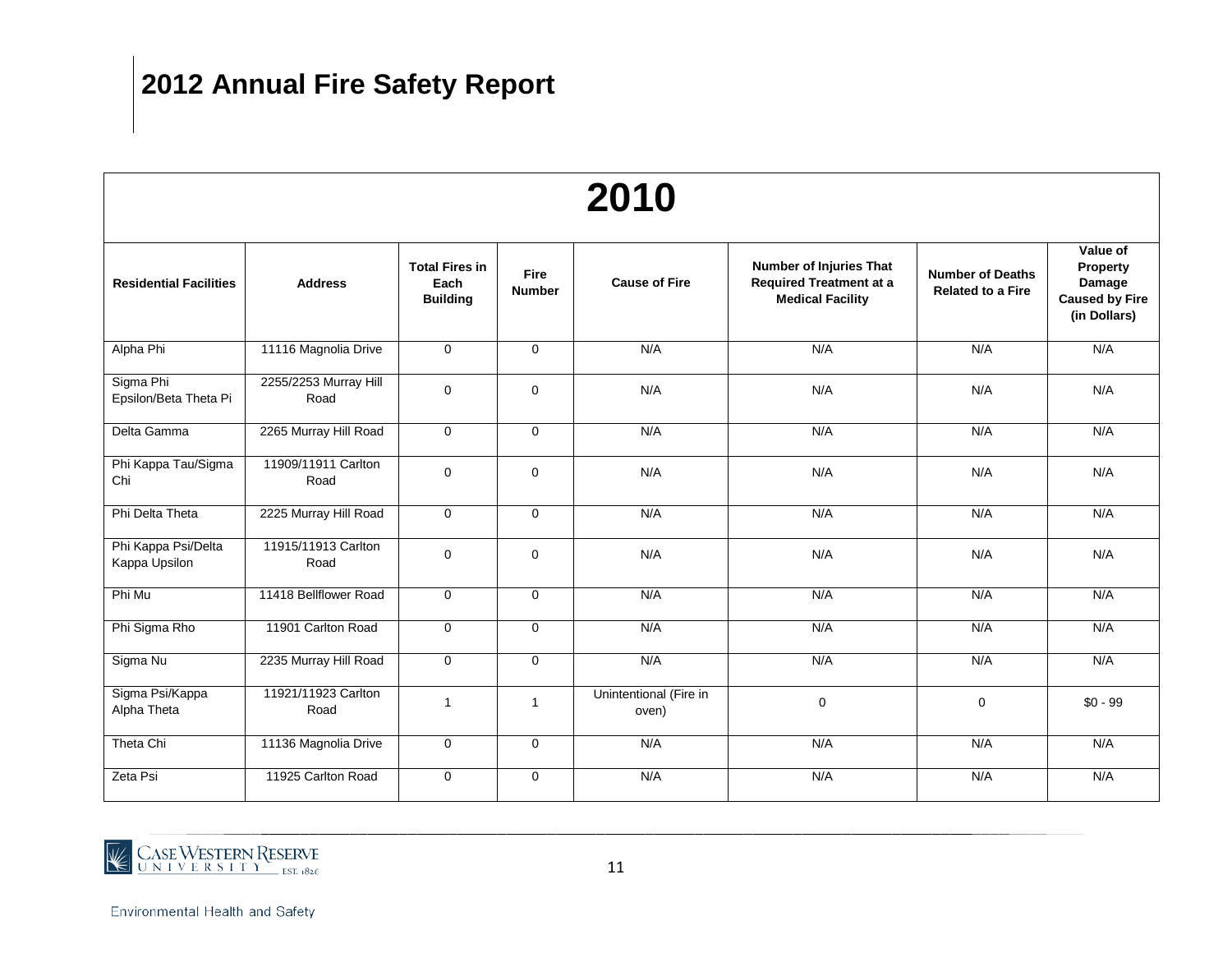| 2009                                                                                    |                                  |                                                  |                              |                                       |                                                                                      |                                                     |                                                                         |  |  |  |  |
|-----------------------------------------------------------------------------------------|----------------------------------|--------------------------------------------------|------------------------------|---------------------------------------|--------------------------------------------------------------------------------------|-----------------------------------------------------|-------------------------------------------------------------------------|--|--|--|--|
| <b>Residential Facilities</b>                                                           | <b>Address</b>                   | <b>Total Fires in</b><br>Each<br><b>Building</b> | <b>Fire</b><br><b>Number</b> | <b>Cause of Fire</b>                  | Number of Injuries That<br><b>Required Treatment at a</b><br><b>Medical Facility</b> | <b>Number of Deaths</b><br><b>Related to a Fire</b> | Value of<br>Property<br>Damage<br><b>Caused by Fire</b><br>(in Dollars) |  |  |  |  |
| 1680 Building                                                                           | 1680 E. 117 <sup>th</sup> Street | $\Omega$                                         | $\Omega$                     | N/A                                   | N/A                                                                                  | N/A                                                 | N/A                                                                     |  |  |  |  |
| 1727 E. 116 <sup>th</sup> St.                                                           | 1727 E. 116 <sup>th</sup> Street | $\mathbf{1}$                                     | $\mathbf{1}$                 | Unintentional (Electrical)            | 0                                                                                    | $\mathbf 0$                                         | $$100 - 999$                                                            |  |  |  |  |
| 1719 E. 116 <sup>th</sup> St.<br>(Occupied by Cleveland<br>Institute of Art students)   | 1719 E.116 <sup>th</sup> Street  | $\mathbf 0$                                      | $\mathbf 0$                  | N/A                                   | N/A                                                                                  | N/A                                                 | N/A                                                                     |  |  |  |  |
| Alumni House                                                                            | 2345 Murray Hill Drive           | $\mathbf 0$                                      | $\mathbf 0$                  | N/A                                   | N/A                                                                                  | N/A                                                 | N/A                                                                     |  |  |  |  |
| <b>Clarke Tower</b>                                                                     | 1596 E. 115 <sup>th</sup> Street | $\Omega$                                         | $\Omega$                     | N/A                                   | N/A                                                                                  | N/A                                                 | N/A                                                                     |  |  |  |  |
| <b>Cutler House</b>                                                                     | 1616 E. 115 <sup>th</sup> Street | $\mathbf 0$                                      | $\Omega$                     | N/A                                   | N/A                                                                                  | N/A                                                 | N/A                                                                     |  |  |  |  |
| <b>Cutter House</b><br>(Occupied by Cleveland<br><b>Institute of Music</b><br>students) | 11301 Juniper Road               | $\Omega$                                         | $\Omega$                     | N/A                                   | N/A                                                                                  | N/A                                                 | N/A                                                                     |  |  |  |  |
| <b>Glaser House</b>                                                                     | 11900 Carlton Road               | $\mathbf{1}$                                     | $\mathbf{1}$                 | <b>Unintentional (Grease</b><br>fire) | $\mathbf 0$                                                                          | $\mathbf 0$                                         | $$0 - 99$                                                               |  |  |  |  |
| Hitchcock House                                                                         | 1626 E. 115 <sup>th</sup> Street | $\mathbf 0$                                      | $\mathbf 0$                  | N/A                                   | N/A                                                                                  | N/A                                                 | N/A                                                                     |  |  |  |  |
| Howe House                                                                              | 2335 Murray Hill Road            | $\mathbf 0$                                      | $\mathbf{0}$                 | N/A                                   | N/A                                                                                  | N/A                                                 | N/A                                                                     |  |  |  |  |
| Kusch House                                                                             | 11904 Carlton Road               | $\mathbf 0$                                      | $\mathbf 0$                  | N/A                                   | N/A                                                                                  | N/A                                                 | N/A                                                                     |  |  |  |  |

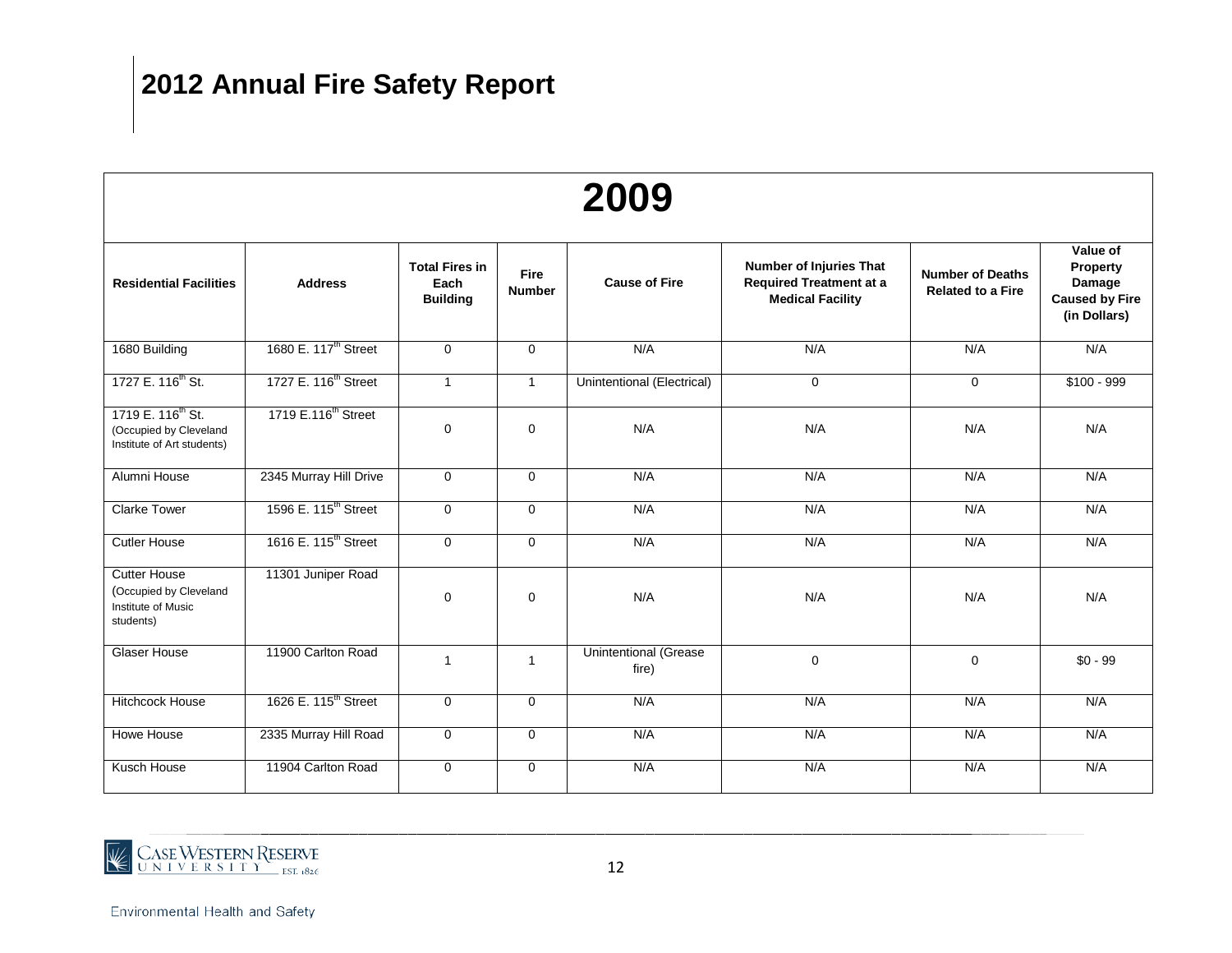| 2009                          |                                  |                                                  |                              |                                       |                                                                                      |                                                     |                                                                         |  |  |  |  |
|-------------------------------|----------------------------------|--------------------------------------------------|------------------------------|---------------------------------------|--------------------------------------------------------------------------------------|-----------------------------------------------------|-------------------------------------------------------------------------|--|--|--|--|
| <b>Residential Facilities</b> | <b>Address</b>                   | <b>Total Fires in</b><br>Each<br><b>Building</b> | <b>Fire</b><br><b>Number</b> | <b>Cause of Fire</b>                  | Number of Injuries That<br><b>Required Treatment at a</b><br><b>Medical Facility</b> | <b>Number of Deaths</b><br><b>Related to a Fire</b> | Value of<br>Property<br>Damage<br><b>Caused by Fire</b><br>(in Dollars) |  |  |  |  |
| Michelson House               | 11896 Carlton Road               | $\mathbf 0$                                      | $\mathbf 0$                  | N/A                                   | N/A                                                                                  | N/A                                                 | N/A                                                                     |  |  |  |  |
| NRV House 1                   | 1672 E. 117 <sup>th</sup> Street | $\mathbf 0$                                      | $\mathbf 0$                  | N/A                                   | N/A                                                                                  | N/A                                                 | N/A                                                                     |  |  |  |  |
| NRV House 2                   | 1697 E. 116 <sup>th</sup> Street | $\mathbf 0$                                      | $\mathbf 0$                  | N/A                                   | N/A                                                                                  | N/A                                                 | N/A                                                                     |  |  |  |  |
| NRV House 3                   | 1681 E. 116 <sup>th</sup> Street | $\mathbf{1}$                                     | $\mathbf{1}$                 | Unintentional (Plastic on<br>stove)   | $\mathbf 0$                                                                          | $\mathbf 0$                                         | $$100 - 999$                                                            |  |  |  |  |
| NRV House 3A                  | 1677 E. 115 <sup>th</sup> Street | $\mathbf 0$                                      | $\mathbf 0$                  | N/A                                   | N/A                                                                                  | N/A                                                 | N/A                                                                     |  |  |  |  |
| NRV House 4                   | 1665 E. 115 <sup>th</sup> Street | $\mathbf 0$                                      | $\mathbf 0$                  | N/A                                   | N/A                                                                                  | N/A                                                 | N/A                                                                     |  |  |  |  |
| NRV House 5                   | 1641 E. 115 <sup>th</sup> Street | 1                                                | $\overline{1}$               | Unintentional<br>(Notebooks on stove) | $\mathbf 0$                                                                          | $\mathbf 0$                                         | $$0 - 99$                                                               |  |  |  |  |
| NRV House 6                   | 1623 E. 115 <sup>th</sup> Street | $\mathbf 0$                                      | $\mathbf 0$                  | N/A                                   | N/A                                                                                  | N/A                                                 | N/A                                                                     |  |  |  |  |
| NRV House 7                   | 1611 E. 115 <sup>th</sup> Street | $\mathbf 0$                                      | $\mathbf 0$                  | N/A                                   | N/A                                                                                  | N/A                                                 | N/A                                                                     |  |  |  |  |
| Norton House                  | 11443 Juniper Road               | $\mathbf 0$                                      | $\mathbf 0$                  | N/A                                   | N/A                                                                                  | N/A                                                 | N/A                                                                     |  |  |  |  |
| Pierce House                  | 1636 E. 115 <sup>th</sup> Street | $\mathbf 0$                                      | $\mathbf 0$                  | N/A                                   | N/A                                                                                  | N/A                                                 | N/A                                                                     |  |  |  |  |
| Raymond House                 | 11447 Juniper Road               | 1                                                | $\overline{1}$               | Unintentional (Fire in<br>microwave)  | $\Omega$                                                                             | $\mathbf 0$                                         | $$100 - 999$                                                            |  |  |  |  |

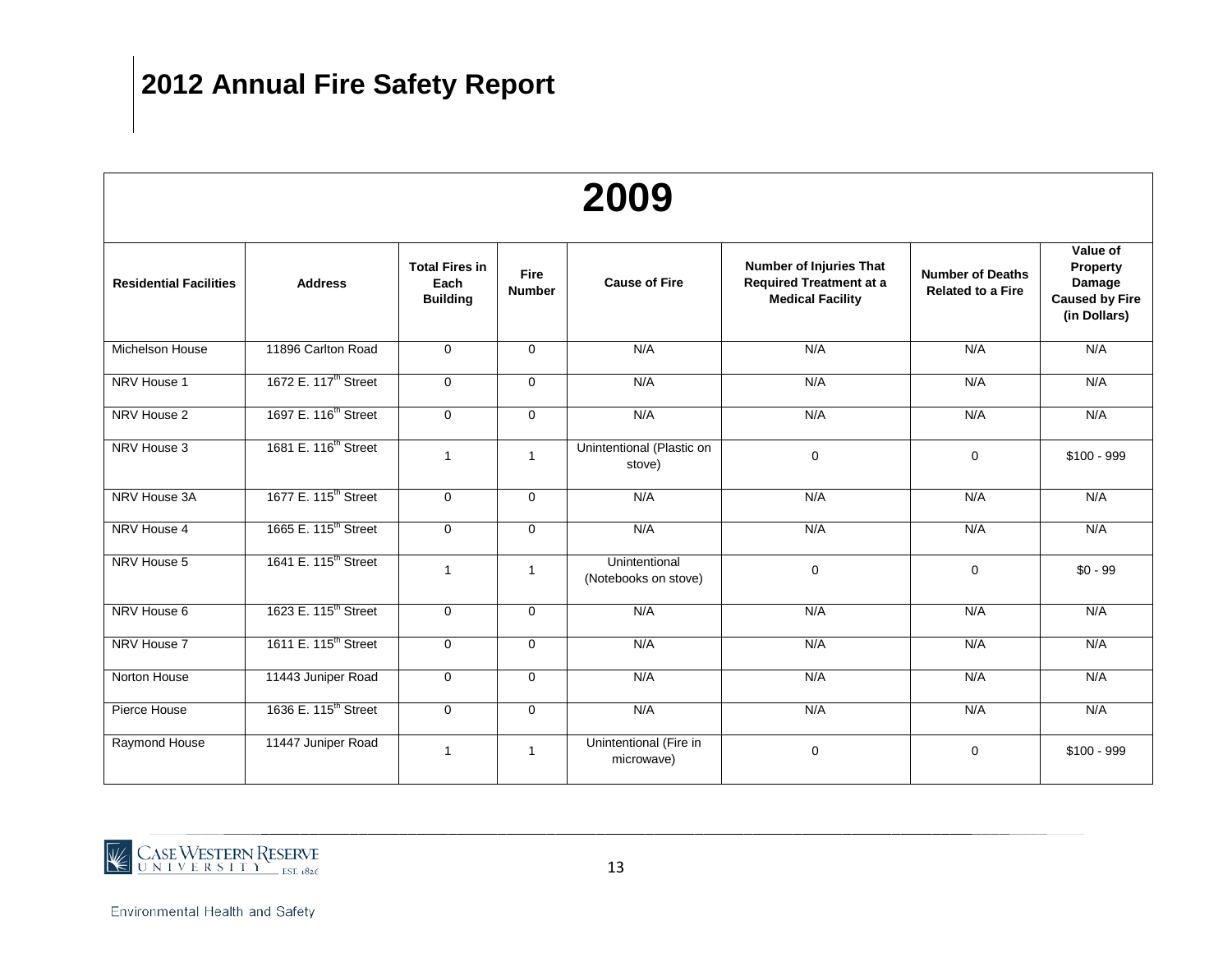| 2009                                                                        |                                                 |                                                  |                              |                                      |                                                                                             |                                                     |                                                                         |  |  |  |  |
|-----------------------------------------------------------------------------|-------------------------------------------------|--------------------------------------------------|------------------------------|--------------------------------------|---------------------------------------------------------------------------------------------|-----------------------------------------------------|-------------------------------------------------------------------------|--|--|--|--|
| <b>Residential Facilities</b>                                               | <b>Address</b>                                  | <b>Total Fires in</b><br>Each<br><b>Building</b> | <b>Fire</b><br><b>Number</b> | <b>Cause of Fire</b>                 | <b>Number of Injuries That</b><br><b>Required Treatment at a</b><br><b>Medical Facility</b> | <b>Number of Deaths</b><br><b>Related to a Fire</b> | Value of<br>Property<br>Damage<br><b>Caused by Fire</b><br>(in Dollars) |  |  |  |  |
| Recovery House                                                              | 2272 Murray Hill Road                           | $\mathbf 0$                                      | $\mathbf 0$                  | N/A                                  | N/A                                                                                         | N/A                                                 | N/A                                                                     |  |  |  |  |
| Sherman House                                                               | 11439 Juniper Road                              | $\mathbf 0$                                      | $\mathbf 0$                  | N/A                                  | N/A                                                                                         | N/A                                                 | N/A                                                                     |  |  |  |  |
| Smith House                                                                 | 11311 Juniper Road                              | $\mathbf 0$                                      | $\mathbf 0$                  | N/A                                  | N/A                                                                                         | N/A                                                 | N/A                                                                     |  |  |  |  |
| <b>Staley House</b>                                                         | 2365 Murray Hill Road                           | $\mathbf 0$                                      | $\mathbf 0$                  | N/A                                  | N/A                                                                                         | N/A                                                 | N/A                                                                     |  |  |  |  |
| <b>Storrs House</b>                                                         | 1615 Mistletoe Drive                            | $\mathbf 0$                                      | $\mathbf 0$                  | N/A                                  | N/A                                                                                         | N/A                                                 | N/A                                                                     |  |  |  |  |
| <b>Taft House</b>                                                           | 11341 Juniper Road                              | $\mathbf 0$                                      | $\mathbf{0}$                 | N/A                                  | N/A                                                                                         | N/A                                                 | N/A                                                                     |  |  |  |  |
| <b>Taplin House</b><br>(occupied by Cleveland<br>Institute of Art students) | 11331 Juniper Road                              | $\mathbf 0$                                      | $\mathbf 0$                  | N/A                                  | N/A                                                                                         | N/A                                                 | N/A                                                                     |  |  |  |  |
| The Noble Building                                                          | 1720-1728 E. 116 <sup>th</sup><br><b>Street</b> | $\Omega$                                         | $\mathbf 0$                  | N/A                                  | N/A                                                                                         | N/A                                                 | N/A                                                                     |  |  |  |  |
| <b>Tippit House</b>                                                         | 2355 Murray Hill Road                           | $\mathbf 0$                                      | $\mathbf 0$                  | N/A                                  | N/A                                                                                         | N/A                                                 | N/A                                                                     |  |  |  |  |
| <b>Twin Gables</b>                                                          | 1715 E. 115 <sup>th</sup> Street                | $\mathbf 0$                                      | $\mathbf 0$                  | N/A                                  | N/A                                                                                         | N/A                                                 | N/A                                                                     |  |  |  |  |
| <b>Tyler House</b>                                                          | 11435 Juniper Road                              | $\overline{1}$                                   | $\mathbf{1}$                 | Unintentional (Fire in<br>microwave) | $\mathbf 0$                                                                                 | 0                                                   | $$100 - 999$                                                            |  |  |  |  |
| Alpha Chi Omega                                                             | 11421 Bellflower                                | $\mathbf 0$                                      | $\mathbf 0$                  | N/A                                  | N/A                                                                                         | N/A                                                 | N/A                                                                     |  |  |  |  |

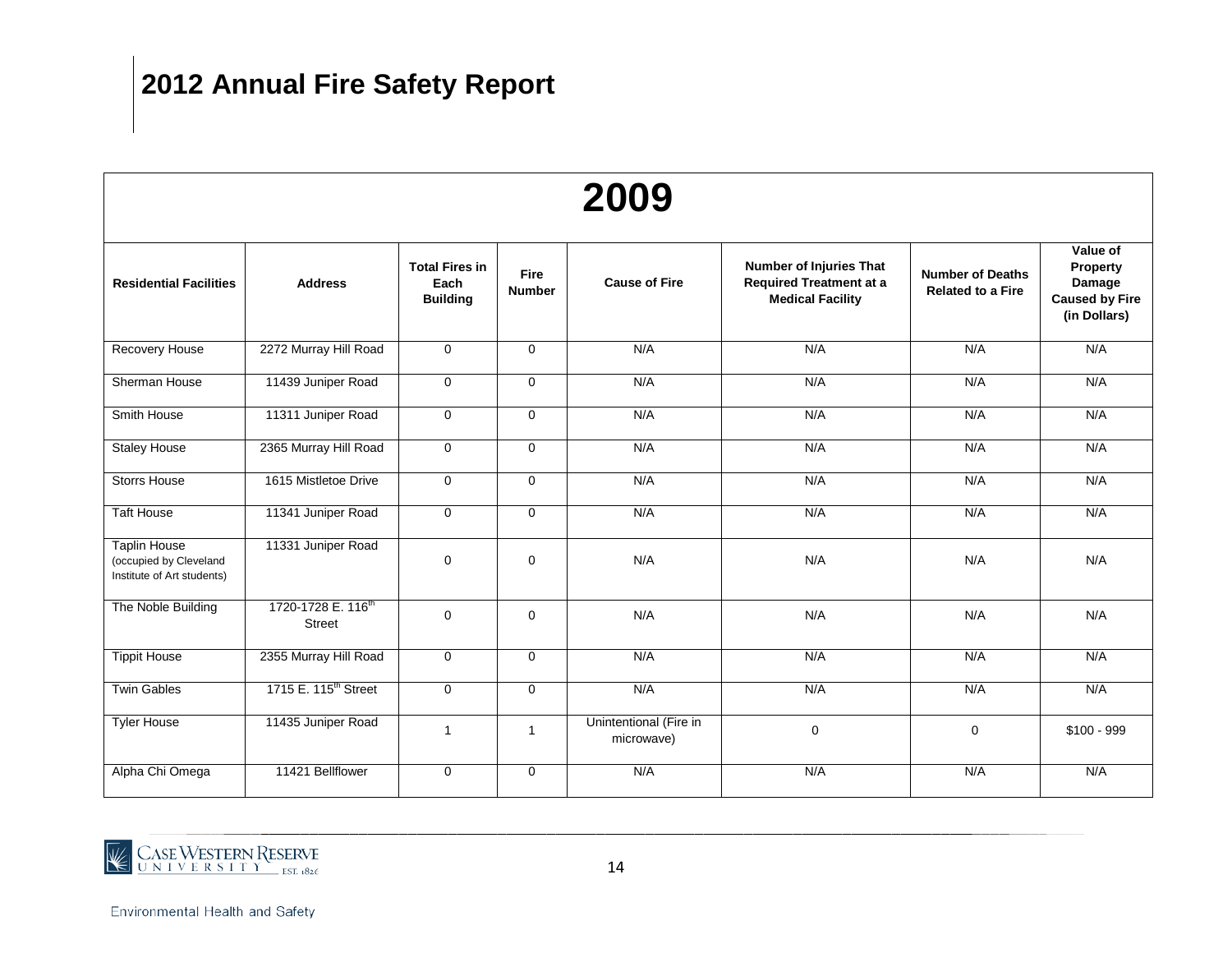| 2009                                 |                               |                                                  |                              |                         |                                                                                             |                                                 |                                                                             |  |  |  |  |
|--------------------------------------|-------------------------------|--------------------------------------------------|------------------------------|-------------------------|---------------------------------------------------------------------------------------------|-------------------------------------------------|-----------------------------------------------------------------------------|--|--|--|--|
| <b>Residential Facilities</b>        | <b>Address</b>                | <b>Total Fires in</b><br>Each<br><b>Building</b> | <b>Fire</b><br><b>Number</b> | <b>Cause of Fire</b>    | <b>Number of Injuries That</b><br><b>Required Treatment at a</b><br><b>Medical Facility</b> | Number of<br><b>Deaths Related</b><br>to a Fire | <b>Value of Property</b><br><b>Damage Caused</b><br>by Fire (in<br>Dollars) |  |  |  |  |
| Alpha Phi                            | 11116 Magnolia Drive          | $\mathbf 0$                                      | $\mathbf 0$                  | N/A                     | N/A                                                                                         | N/A                                             | N/A                                                                         |  |  |  |  |
| Sigma Phi<br>Epsilon/Beta Theta Pi   | 2255/2253 Murray Hill<br>Road | 0                                                | $\mathbf 0$                  | N/A                     | N/A                                                                                         | N/A                                             | N/A                                                                         |  |  |  |  |
| Delta Gamma                          | 2265 Murray Hill Road         | $\mathbf 0$                                      | $\mathbf 0$                  | N/A                     | N/A                                                                                         | N/A                                             | N/A                                                                         |  |  |  |  |
| Phi Kappa Tau/Sigma<br>Chi           | 11909/11911 Carlton<br>Road   | $\pmb{0}$                                        | $\mathbf 0$                  | N/A                     | N/A                                                                                         | N/A                                             | N/A                                                                         |  |  |  |  |
| Phi Delta Theta                      | 2225 Murray Hill Road         | $\mathbf 0$                                      | $\mathbf 0$                  | N/A                     | N/A                                                                                         | N/A                                             | N/A                                                                         |  |  |  |  |
| Phi Kappa Psi/Delta<br>Kappa Upsilon | 11915/11913 Carlton<br>Road   | $\mathbf 0$                                      | $\mathbf 0$                  | N/A                     | N/A                                                                                         | N/A                                             | N/A                                                                         |  |  |  |  |
| Phi Mu                               | 11418 Bellflower Road         | $\mathbf 0$                                      | $\mathbf 0$                  | N/A                     | N/A                                                                                         | N/A                                             | N/A                                                                         |  |  |  |  |
| Phi Sigma Rho                        | 11901 Carlton Road            | $\mathbf 0$                                      | $\mathbf 0$                  | N/A                     | N/A                                                                                         | N/A                                             | N/A                                                                         |  |  |  |  |
| Sigma Nu                             | 2235 Murray Hill Road         | $\mathbf{1}$                                     | $\mathbf{1}$                 | Accidental (Open flame) | $\mathbf 0$                                                                                 | $\mathbf 0$                                     | $$100,000-$<br>249,999                                                      |  |  |  |  |
| Sigma Psi/Kappa<br>Alpha Theta       | 11921/11923 Carlton<br>Road   | 0                                                | $\mathbf 0$                  | N/A                     | N/A                                                                                         | N/A                                             | N/A                                                                         |  |  |  |  |
| Theta Chi                            | 11136 Magnolia Drive          | $\mathbf 0$                                      | $\mathbf 0$                  | N/A                     | N/A                                                                                         | N/A                                             | N/A                                                                         |  |  |  |  |
| Zeta Psi                             | 11925 Carlton Road            | 0                                                | $\mathbf 0$                  | N/A                     | N/A                                                                                         | N/A                                             | N/A                                                                         |  |  |  |  |

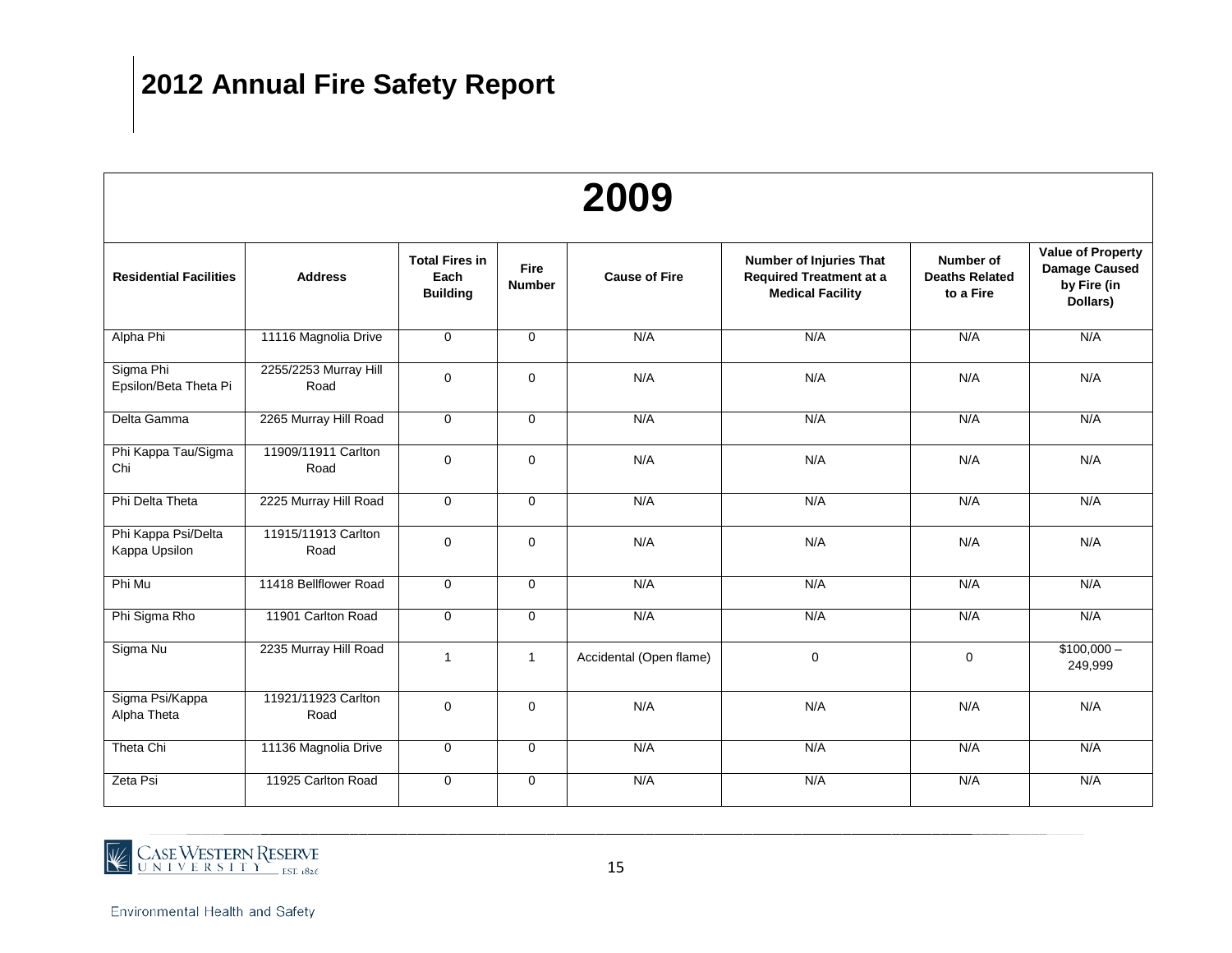### **Description of Fire Protection Systems in On-Campus Housing**

| <b>On-Campus</b><br><b>Housing</b><br><b>Facilities</b>                                                      | Monitored by CWRU<br>Fire Alarm System<br><u>P</u> | Smoke Detectors (Fire<br>Alarm Initiating) | Single Station, Non-<br>Fire Alarm Initiating)<br><b>Smoke Detectors</b> | <b>Heat Detectors</b>   | [Bell, Horn, Message,<br>Notification System<br><b>Audible Fire Alarm</b><br>Tones. etc.) | Notification System<br><b>Visual Fire Alarm</b><br>(Strobes) | (Fully Sprinklered<br>Sprinkler System<br>unless noted) | <b>Suppression System</b><br><b>Kitchen Hood</b> | Fire Extinguishers      | Walls, & Partitions<br><b>Fire Rated Doors,</b> | # of Fire Drills |
|--------------------------------------------------------------------------------------------------------------|----------------------------------------------------|--------------------------------------------|--------------------------------------------------------------------------|-------------------------|-------------------------------------------------------------------------------------------|--------------------------------------------------------------|---------------------------------------------------------|--------------------------------------------------|-------------------------|-------------------------------------------------|------------------|
| 1680 Building                                                                                                | X                                                  | χ<br><b>Hallways</b><br>Only               | X                                                                        | X                       | X                                                                                         | X                                                            |                                                         |                                                  | X                       |                                                 | 4                |
| 1727 E. 116 <sup>th</sup><br><b>Street</b>                                                                   | X                                                  | X<br><b>Hallways</b><br>Only               | Χ                                                                        | X                       | X                                                                                         | X                                                            |                                                         |                                                  | x                       |                                                 | 4                |
| 1719 E. 116 <sup>th</sup><br><b>Street</b><br>(occupied by<br><b>Cleveland Institute</b><br>of Art students) | X                                                  | $\mathsf{x}$<br><b>Hallways</b><br>Only    | X                                                                        | X                       | χ                                                                                         | X                                                            |                                                         |                                                  | X                       |                                                 | 4                |
| <b>Alumni House</b>                                                                                          | χ                                                  | χ                                          |                                                                          | χ                       | χ                                                                                         | χ                                                            |                                                         | χ                                                | χ                       | χ                                               | 4                |
| <b>Clarke Tower</b>                                                                                          | $\overline{\mathbf{x}}$                            | $\overline{\mathbf{x}}$                    |                                                                          |                         | $\overline{\mathbf{x}}$                                                                   | $\overline{\mathbf{x}}$                                      | X                                                       | $\overline{\mathbf{x}}$                          | $\overline{\mathbf{x}}$ | $\overline{\mathbf{x}}$                         | 4                |
| Cutler                                                                                                       | $\overline{\mathsf{x}}$                            | $\overline{\mathsf{x}}$                    |                                                                          | $\overline{\mathsf{x}}$ | $\overline{\mathsf{x}}$                                                                   | $\overline{\mathbf{x}}$                                      |                                                         | $\overline{\mathbf{x}}$                          | $\overline{\mathbf{x}}$ | $\overline{\mathsf{x}}$                         | 4                |
| <b>Cutter</b>                                                                                                |                                                    |                                            |                                                                          |                         |                                                                                           |                                                              |                                                         |                                                  |                         |                                                 |                  |
| (occupied by<br><b>Cleveland Institute</b><br>of Music students)                                             | Χ                                                  | $\pmb{\mathsf{X}}$                         |                                                                          | Χ                       | X                                                                                         | X                                                            |                                                         | x                                                | X                       | X                                               | 4                |
| Glaser                                                                                                       | X                                                  | X                                          |                                                                          | X                       | X                                                                                         | X                                                            | $\overline{\mathbf{x}}$<br><b>Basement</b><br>Only      | X                                                | X                       | X                                               | 4                |
| <b>Hitchcock</b>                                                                                             | $\overline{\mathbf{x}}$                            | $\overline{\mathbf{x}}$                    |                                                                          | $\overline{\mathbf{x}}$ | X                                                                                         | X                                                            |                                                         | $\overline{\mathsf{x}}$                          | χ                       | X                                               | 4                |
| House 1                                                                                                      | $\overline{\mathbf{x}}$                            | $\overline{\mathbf{x}}$                    | $\overline{\mathbf{x}}$                                                  | $\overline{\mathbf{x}}$ | $\overline{\mathbf{x}}$                                                                   | $\overline{\mathbf{x}}$                                      | $\overline{\mathbf{x}}$                                 |                                                  | $\overline{\mathsf{x}}$ | χ                                               | 4                |
| House <sub>2</sub>                                                                                           | $\overline{\mathbf{x}}$                            | $\overline{\mathbf{x}}$                    | $\overline{\mathbf{x}}$                                                  | $\overline{\mathbf{x}}$ | $\overline{\mathbf{x}}$                                                                   | $\overline{\mathbf{x}}$                                      | $\overline{\mathbf{x}}$                                 |                                                  | $\overline{\mathbf{x}}$ | $\overline{\mathbf{x}}$                         | 4                |
| House 3                                                                                                      | $\overline{\mathbf{x}}$                            | $\overline{\mathbf{x}}$                    | $\overline{\mathbf{x}}$                                                  |                         | $\overline{\mathbf{x}}$                                                                   | $\overline{\mathbf{x}}$                                      | $\overline{\mathbf{x}}$                                 |                                                  | $\overline{\mathsf{x}}$ | $\overline{\mathbf{x}}$                         | 4                |
| House 3A                                                                                                     | $\overline{\mathbf{x}}$                            | $\overline{\mathsf{x}}$                    | $\overline{\mathbf{x}}$                                                  |                         | $\overline{\mathbf{x}}$                                                                   | $\overline{\mathbf{x}}$                                      | $\overline{\mathbf{x}}$                                 |                                                  | $\overline{\mathbf{x}}$ | $\overline{\mathbf{x}}$                         | 4                |
| House 4                                                                                                      | X                                                  | $\overline{\mathsf{x}}$                    | $\overline{\mathbf{x}}$                                                  | $\overline{\mathsf{x}}$ | $\overline{\mathbf{x}}$                                                                   | $\overline{\mathbf{x}}$                                      | $\overline{\mathbf{x}}$                                 |                                                  | $\overline{\mathbf{x}}$ | $\overline{\mathbf{x}}$                         | 4                |
| House 5                                                                                                      | $\overline{\mathbf{x}}$                            | $\overline{\mathbf{x}}$                    | $\overline{\mathbf{x}}$                                                  | $\overline{\mathbf{x}}$ | $\overline{\mathbf{x}}$                                                                   | $\overline{\mathsf{x}}$                                      | $\overline{\mathbf{x}}$                                 |                                                  | $\overline{\mathbf{x}}$ | $\overline{\mathbf{x}}$                         | 4                |
| House 6                                                                                                      | $\overline{\mathbf{x}}$                            | $\overline{\mathbf{x}}$                    | $\overline{\mathbf{x}}$                                                  | $\overline{\mathbf{x}}$ | $\overline{\mathbf{x}}$                                                                   | $\overline{\mathbf{x}}$                                      | $\overline{\mathbf{x}}$                                 |                                                  | $\overline{\mathsf{x}}$ | $\overline{\mathbf{x}}$                         | 4                |
| House <sub>7</sub>                                                                                           | $\overline{\mathbf{x}}$                            | $\overline{\mathbf{x}}$                    | X                                                                        | $\overline{\mathbf{x}}$ | $\overline{\mathbf{x}}$                                                                   | $\overline{\mathbf{x}}$                                      | X                                                       |                                                  | χ                       | $\overline{\mathbf{x}}$                         | 4                |
| Howe                                                                                                         | $\overline{\mathbf{x}}$                            | $\overline{\mathbf{x}}$                    |                                                                          | $\overline{\mathbf{x}}$ | $\overline{\mathbf{x}}$                                                                   | $\overline{\mathbf{x}}$                                      |                                                         | $\overline{\mathbf{x}}$                          | $\overline{\mathbf{x}}$ | $\overline{\mathbf{x}}$                         | 4                |
| <b>Kusch</b>                                                                                                 | X                                                  | X                                          |                                                                          | X                       | X                                                                                         | X                                                            | $\overline{\mathbf{x}}$<br><b>Basement</b><br>Only      | X                                                | X                       | X                                               | 4                |
| <b>Michelson</b>                                                                                             | Χ                                                  | X                                          |                                                                          | Χ                       | X                                                                                         | X                                                            | X<br><b>Basement</b><br>Only                            | X                                                | X                       | X                                               | 4                |
| <b>Norton</b>                                                                                                | X                                                  | χ                                          |                                                                          | X                       | $\overline{\mathsf{x}}$                                                                   | $\overline{\mathbf{x}}$                                      |                                                         | χ                                                | $\overline{\mathbf{x}}$ | X                                               | 4                |
| <b>Pierce</b>                                                                                                | $\overline{\mathbf{x}}$                            | $\overline{\mathbf{x}}$                    |                                                                          | $\overline{\mathbf{x}}$ | $\overline{\mathbf{x}}$                                                                   | $\overline{\mathbf{x}}$                                      |                                                         | $\overline{\mathbf{x}}$                          | $\overline{\mathbf{x}}$ | $\overline{\mathbf{x}}$                         | 4                |
| Raymond                                                                                                      | χ                                                  | $\overline{\mathbf{x}}$                    |                                                                          | $\overline{\mathbf{x}}$ | $\overline{\mathbf{x}}$                                                                   | $\overline{\mathbf{x}}$                                      |                                                         | $\overline{\mathsf{x}}$                          | $\overline{\mathbf{x}}$ | χ                                               | 4                |
| <b>Recovery House</b>                                                                                        | $\overline{\mathbf{x}}$                            | $\overline{\mathbf{x}}$                    | X                                                                        | $\overline{\mathbf{x}}$ | $\overline{\mathbf{x}}$                                                                   | $\overline{\mathbf{x}}$                                      |                                                         |                                                  | $\overline{\mathbf{x}}$ |                                                 | 4                |
| Sherman                                                                                                      | X                                                  | χ                                          |                                                                          | X                       | $\overline{\mathbf{x}}$                                                                   | $\overline{\mathbf{x}}$                                      |                                                         | χ                                                | $\overline{\mathsf{x}}$ | X                                               | 4                |

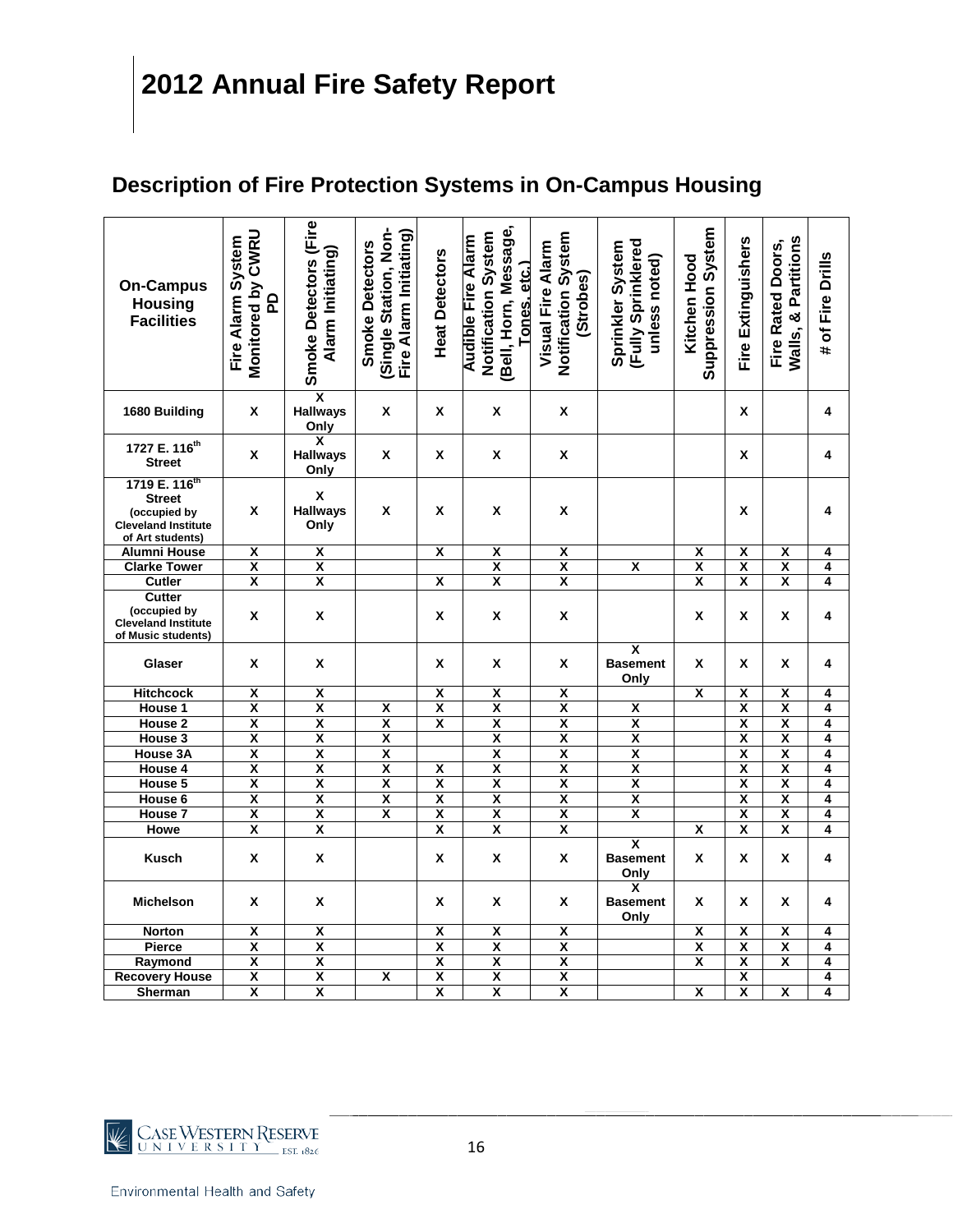| <b>On-Campus</b><br><b>Housing</b><br><b>Facilities</b>                         | Monitored by CWRU PD<br>Fire Alarm System | Smoke Detectors (Fire<br>Alarm Initiating)         | Smoke Detectors (Single<br>Station, Non-Fire Alarm<br>Initiating) | <b>Heat Detectors</b>   | Notification System (Bell,<br>Horn, Message, Tones,<br><b>Audible Fire Alarm</b><br>etc.) | Notification System<br><b>Visual Fire Alarm</b><br>(Strobes) | Sprinklered unless noted)<br>Sprinkler System (Fully     | Suppression System<br>Kitchen Hood | Fire Extinguishers      | Fire Rated Doors, Walls,<br>& Partitions | # of Fire Drills        |
|---------------------------------------------------------------------------------|-------------------------------------------|----------------------------------------------------|-------------------------------------------------------------------|-------------------------|-------------------------------------------------------------------------------------------|--------------------------------------------------------------|----------------------------------------------------------|------------------------------------|-------------------------|------------------------------------------|-------------------------|
| <b>Smith</b>                                                                    | $\overline{\mathbf{x}}$                   | $\overline{\mathbf{x}}$                            |                                                                   | $\overline{\mathbf{x}}$ | $\overline{\mathsf{x}}$                                                                   | $\overline{\mathbf{x}}$                                      |                                                          | $\overline{\mathsf{x}}$            | $\overline{\mathsf{x}}$ | $\overline{\mathsf{x}}$                  | $\overline{\mathbf{4}}$ |
| <b>Staley</b>                                                                   | X                                         | X                                                  |                                                                   | X                       | X                                                                                         | Χ                                                            | $\overline{\mathbf{x}}$<br><b>Kitchens</b><br>Only       | X                                  | X                       | X                                        | 4                       |
| <b>Storrs</b>                                                                   | $\overline{\mathsf{x}}$                   | $\overline{\mathsf{x}}$                            |                                                                   | X                       | $\overline{\mathbf{x}}$                                                                   | $\overline{\mathbf{x}}$                                      |                                                          | $\overline{\mathbf{x}}$            | $\overline{\mathsf{x}}$ | $\overline{\mathbf{x}}$                  | 4                       |
| <b>Taft</b>                                                                     | $\overline{\mathbf{x}}$                   | $\overline{\mathbf{x}}$                            |                                                                   | $\overline{\mathbf{x}}$ | $\overline{\mathbf{x}}$                                                                   | $\overline{\mathbf{X}}$                                      |                                                          | $\overline{\mathbf{x}}$            | $\overline{\mathbf{x}}$ | $\overline{\mathbf{x}}$                  | 4                       |
| <b>Taplin</b><br>(occupied by<br><b>Cleveland Institute</b><br>of Art students) | X                                         | X                                                  |                                                                   | X                       | X                                                                                         | X                                                            |                                                          | X                                  | X                       | X                                        | 4                       |
| <b>The Noble</b><br><b>Building</b>                                             | X                                         | $\overline{\mathbf{x}}$<br><b>Hallways</b><br>Only | X                                                                 | X                       | X                                                                                         | X                                                            |                                                          |                                    | X                       |                                          | 4                       |
| <b>Tippit</b>                                                                   | Χ                                         | X                                                  |                                                                   | X                       | Χ                                                                                         | Χ                                                            | $\overline{\mathbf{x}}$<br>Kitchens<br>Only              | X                                  | Χ                       | X                                        | 4                       |
| <b>Twin Gables</b>                                                              | X                                         | $\overline{\mathbf{x}}$<br><b>Hallways</b><br>Only | X                                                                 | X                       | X                                                                                         | X                                                            |                                                          |                                    | X                       |                                          | 4                       |
| <b>Tyler</b>                                                                    | X                                         | $\overline{\mathbf{x}}$                            |                                                                   | X                       | X                                                                                         | $\overline{\mathbf{X}}$                                      |                                                          | X                                  | X                       | $\overline{\mathbf{x}}$                  | 4                       |
| Alpha Chi<br>Omega                                                              | X                                         | X                                                  |                                                                   | Χ                       | X                                                                                         | X                                                            | $\overline{\mathbf{x}}$<br><b>Boiler</b><br>Room<br>Only | X                                  | Χ                       |                                          | 4                       |
| Alpha Phi                                                                       | X                                         | X                                                  |                                                                   | X                       | X                                                                                         | Χ                                                            | X<br><b>Basement</b><br>Only                             | X                                  | X                       | X                                        | 4                       |
| <b>Delta Gamma</b>                                                              | $\overline{\mathbf{x}}$                   | X                                                  |                                                                   | X                       | $\overline{\mathbf{x}}$                                                                   | $\overline{\mathbf{X}}$                                      |                                                          | $\overline{\mathbf{x}}$            | $\overline{\mathbf{x}}$ | $\overline{\mathbf{x}}$                  | 4                       |
| <b>Phi Kappa</b><br>Tau/Sigma Chi                                               | X                                         | X                                                  |                                                                   | X                       | X                                                                                         | X                                                            |                                                          | X                                  | X                       | X                                        | 4                       |
| <b>Phi Delta Theta</b>                                                          | $\overline{\mathbf{X}}$                   | X                                                  |                                                                   | $\overline{\mathbf{x}}$ | $\overline{\mathbf{X}}$                                                                   | $\overline{\mathbf{x}}$                                      |                                                          | $\overline{\mathbf{x}}$            | χ                       | $\overline{\mathbf{x}}$                  | 4                       |
| <b>Phi Kappa</b><br>Psi/Delta Upsilon                                           | X                                         | X                                                  |                                                                   | X                       | $\pmb{\mathsf{X}}$                                                                        | X                                                            |                                                          | X                                  | X                       | χ                                        | 4                       |
| Phi Mu                                                                          | X                                         | X                                                  |                                                                   | X                       | X                                                                                         | X                                                            | $\overline{\mathsf{x}}$<br><b>Basement</b><br>Only       | X                                  | X                       |                                          | 4                       |
| Phi Sigma Rho                                                                   | $\overline{\mathbf{X}}$                   | X                                                  |                                                                   | X                       | X                                                                                         | $\overline{\mathbf{X}}$                                      |                                                          |                                    | $\overline{\mathbf{x}}$ | Χ                                        | 4                       |
| Sigma Nu                                                                        | X                                         | χ                                                  |                                                                   | X                       | X                                                                                         | $\overline{\mathbf{x}}$                                      |                                                          | χ                                  | χ                       | X                                        | 4                       |
| Sigma Phi<br>Epsilon/Beta<br><b>Theta Pi</b>                                    | X                                         | X                                                  |                                                                   | X                       | X                                                                                         | X                                                            |                                                          | X                                  | X                       | X                                        | 4                       |
| Sigma Psi/Kappa<br><b>Alpha Theta</b>                                           | X                                         | X                                                  |                                                                   | X                       | X                                                                                         | X                                                            |                                                          | X                                  | X                       | X                                        | 4                       |

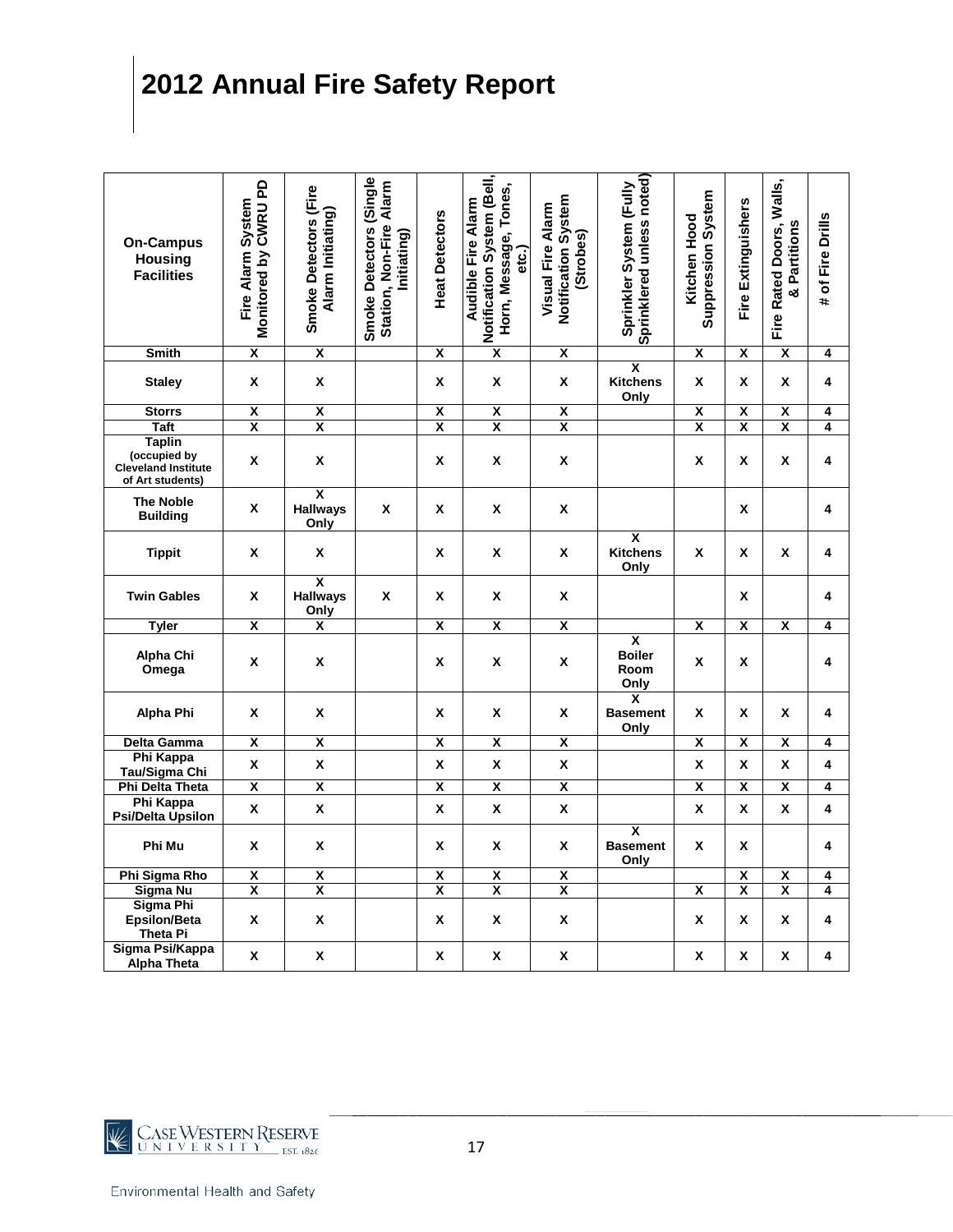| <b>On-Campus</b><br>Housing<br><b>Facilities</b> | o<br>≃<br>ပ<br>ίŊ<br>≲<br>ਹ<br>ᠭᠣ<br>Φ<br>잍<br>ø<br>Ξ<br>å | စ္<br>ත<br>n<br>Initiatin<br>ō<br>ပ<br>ω<br>ద్<br>٤<br>o<br>ତ୍ୟ<br>ai<br>A<br>Smol | $\frac{6}{5}$<br>ᠭᢐ<br>ق<br>ທ<br>ಕಾ<br>٥<br>ಸ<br>υ<br>₫<br>Ë<br>ω<br>٥<br>٧e<br>Statio<br>٥<br>န္တ | s,<br>etector<br>≏<br>Heat | Φ<br>n<br>ā<br>۹<br>c<br>٤<br>ω<br>а<br>ω<br>ၑ<br><b>Ú)</b><br>١i<br>ᠭᠣ<br>ی<br>ā<br>ω<br>٥<br>Φ<br>۵<br>÷<br>Ź<br>æ<br>ਹ<br>Š<br>a<br>ō<br>Ó<br>c | ε<br>9<br>Ste<br>ø<br>ົທ<br>e<br>Eir<br>ទ<br>å<br>ਛ<br><u>ಸ</u><br><b>Ú)</b><br>⊶<br>Notifi<br>n<br>╍ | noted<br>Щ.<br>U)<br>stem<br>unles<br>⋗<br>m<br>о<br>ò<br>Φ<br>亏<br>$\frac{1}{2}$<br>-<br>တိ<br>ā | ٤<br>ω<br>ਹ<br><b>in</b><br>$\circ$<br>ଜି<br>٥<br>⊂<br>iois<br>Φ<br>n<br>Kitcl<br>ق<br>Supp | U)<br>Extinguisher<br>Fire | <u>ທ</u><br>ಸ<br>itions<br>$\blacksquare$<br>oors<br>ゼ<br>$\Omega$<br>ᢐ<br>ated<br>o.<br>య<br>œ<br>Φ<br>∸<br>ட | <b>Drills</b><br>Fire<br>৳<br>$\ddot{}$ |
|--------------------------------------------------|------------------------------------------------------------|------------------------------------------------------------------------------------|----------------------------------------------------------------------------------------------------|----------------------------|----------------------------------------------------------------------------------------------------------------------------------------------------|-------------------------------------------------------------------------------------------------------|---------------------------------------------------------------------------------------------------|---------------------------------------------------------------------------------------------|----------------------------|----------------------------------------------------------------------------------------------------------------|-----------------------------------------|
| Theta Chi                                        | v<br>Λ                                                     | v                                                                                  | x                                                                                                  | x                          | x                                                                                                                                                  | v<br>^                                                                                                |                                                                                                   | X                                                                                           | x                          |                                                                                                                | 4                                       |
| Zeta Psi                                         | v<br>Λ                                                     | x                                                                                  |                                                                                                    | x                          | x                                                                                                                                                  | X                                                                                                     |                                                                                                   | x                                                                                           | v<br>^                     | v<br>ᄉ                                                                                                         | 4                                       |

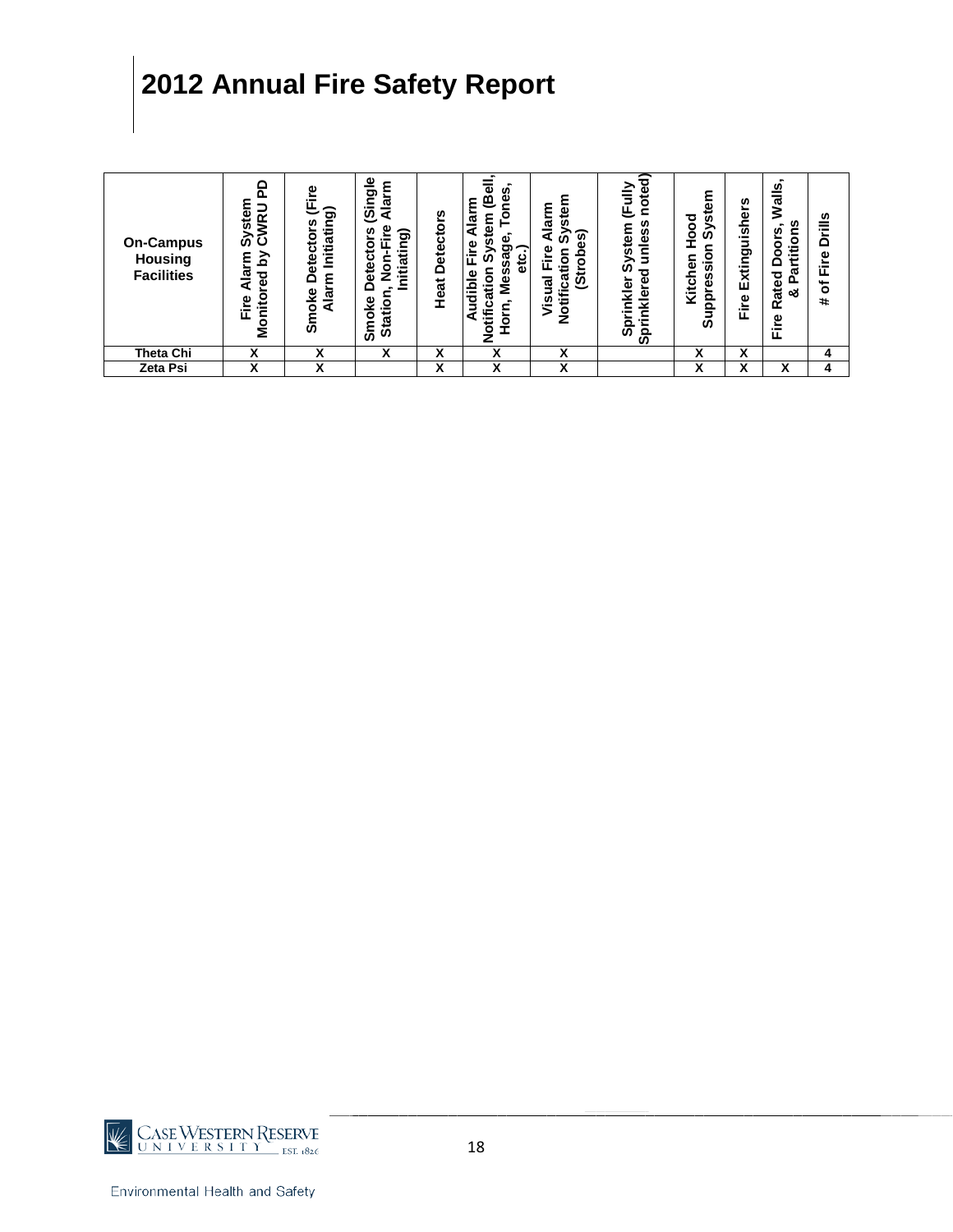### **Fire Drills**

The University Fire & Life Safety Specialist conducts mandatory fire drills incompliance with the State of Ohio Fire Code for all University on-campus housing. Fire drills are conducted 4 times a year (2 per semester) for all on-campus housing facilities. During summer sessions and camps Housing, Residence Life, and Greek Life staff are responsible for educating the occupants on fire evacuation procedures and the location of assembly points due to the constant changing of occupants (i.e. camps, conferences, etc.).

### **Fire Safety Policies in On-Campus Housing**

All residents should assume responsibility for ensuring fire safety in all residence facilities.

Violation of fire safety includes, but is not limited to:

- 1. Setting a fire
- 2. Sounding a false alarm, including,
	- a. Falsely reporting fire, bomb threats, serious injury, or any other emergency
	- b. Intentionally or negligently activating a fire alarm when no fire is present
	- c. Tampering with a fire alarm pull station or fire suppression system
- 3. Using a fire extinguisher in a non-emergency situation
- 4. Not evacuating the building during a fire alarm
- 5. Tampering with a smoke/particle detector; sprinkler heads, or other fire safety equipment
- 6. Using or possessing cooking appliances (except in designated cooking area), hot plates, electrical heaters, halogen lighting sources, extension cords or similar electrical equipment
- 7. Leaving cooking items unattended while in use
- 8. Using candles, incense, or any open-flamed device
- 9. Storage of a motor vehicle of any type within a residence facility
- 10. The blocking of any inside or outside exit
- 11. Storage of explosive or flammable/combustible materials
- 12. Obstructing or blocking fire doors, corridors, hallways or tampering with self-closing mechanisms

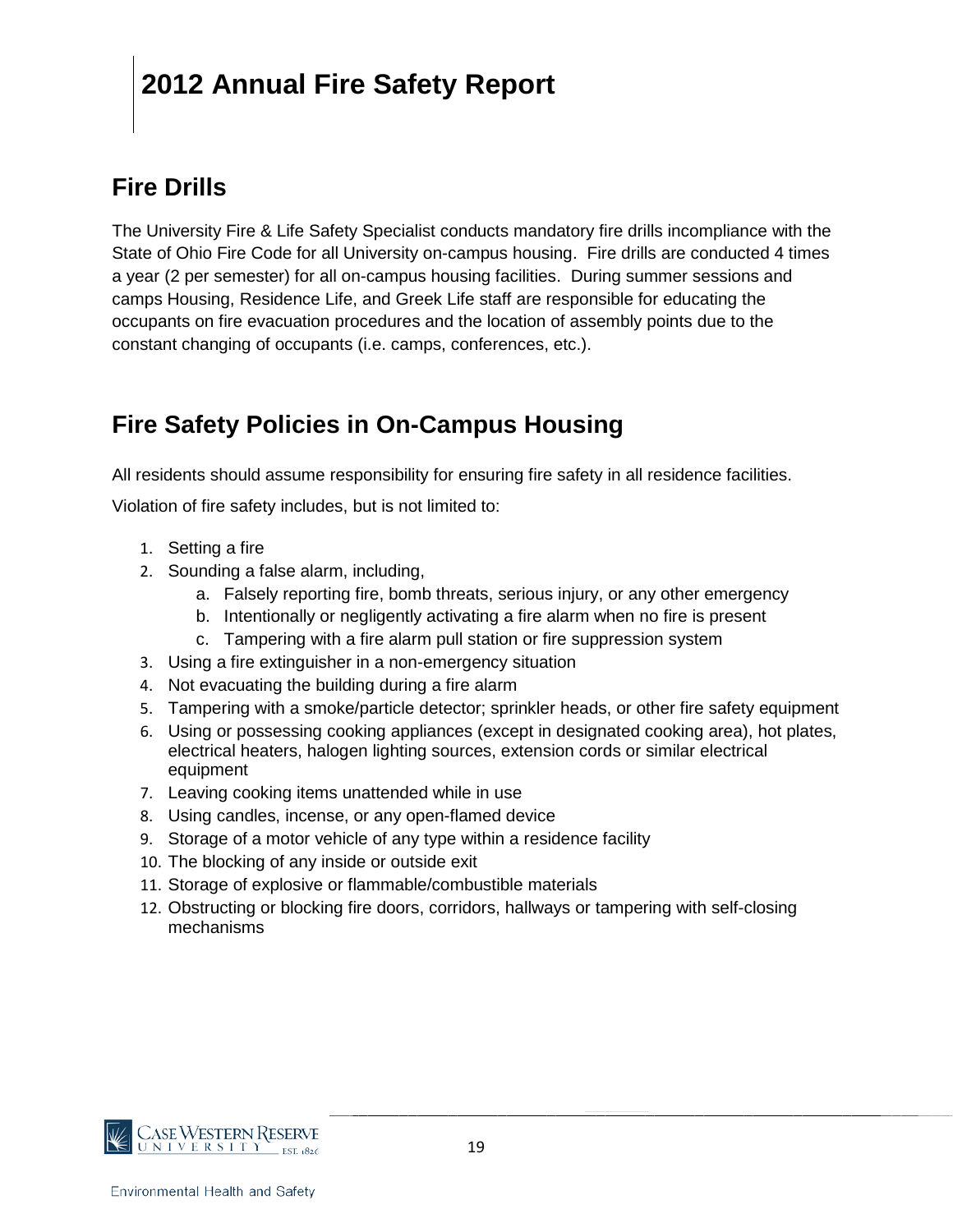### **Evacuation Procedures In Case of Fire**

#### WHAT YOU SHOULD DO

- 1. If you smell or see smoke or fire, activate the fire alarm by pulling an alarm station. WHEN A FIRE ALARM IS ACTIVATED EVACUATION IS MANDATORY!
- 2. Do not attempt to fight the fire yourself unless you have been trained in the use of firefighting equipment and it is safe to do so.
- 3. Notify occupants and help those needing assistance in the immediate area.
- 4. If fire is present in the immediate area leave all belongings and exit immediately. Otherwise, when an alarm sounds quickly gather essential personal belongings only if it can be done safely (I.D., keys, purse, wallets, etc.) and proceed out of the building. Close doors behind you to help contain the fire.
- 5. Follow the building's evacuation map and exit quickly via stairwells only; DO NOT attempt to use elevators. Persons with disabilities who are unable to use the stairs should wait in the stairwell for rescue assistance.
- 6. If you get caught in heavy smoke, take short breaths, crouch down or crawl.
- 7. If the fire or smoke prevents you from exiting the building, go to a room far away from the fire (preferably a room with a window), shut the door and phone for help (cell phone or room phone). If you cannot reach outside help using technology, open or break a window and signal for help. Placing an object (coat, blanket, towel, etc.) under the door may prevent smoke from intruding while you are awaiting rescue.
- 8. Once outside proceed to the evacuation assembly area. If emergency responders are not already on the scene call CWRU Police/Security Dispatch with the following information;
	- a. Your name; and
	- b. The exact location of the fire and any other information you may have about the fire.
- 9. Return to the building only when instructed to do so by emergency personnel.

#### WHAT WILL HAPPFN

- 1. The dispatcher will notify the appropriate Fire Department and CWRU Police/Security.
- 2. CWRU Police/Security will respond and coordinate with the responding fire personnel.

CASE WESTERN RESERVE <u>UNIVERSITY</u> EST 1826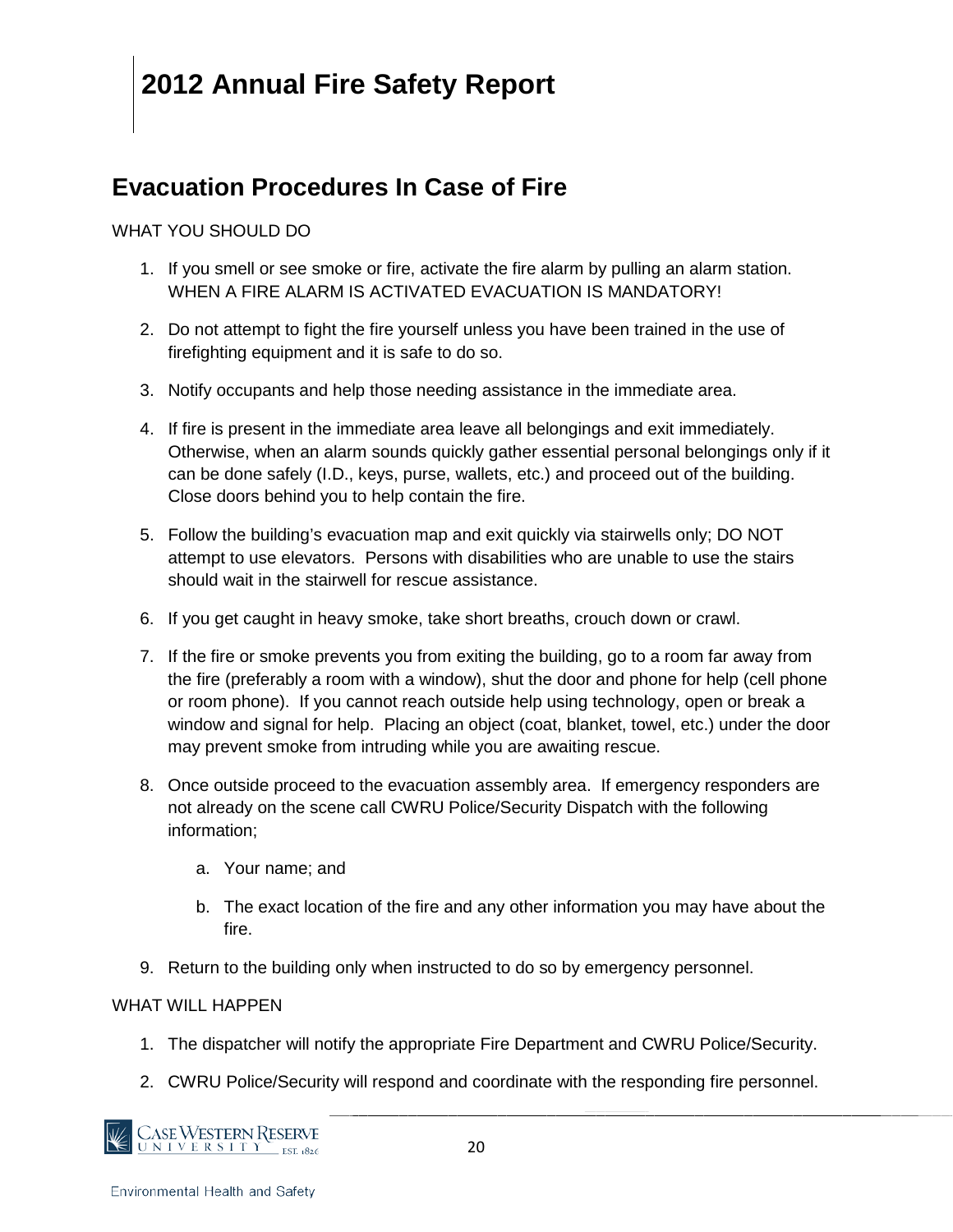3. Once the actual fire or fire alarm situation is resolved, and the building is assessed for safety concerns, CWRU Police/Security or fire department officials may grant permission to re-occupy the building or to enter and retrieve personal belongings.

### **Fire Safety Education/Training Programs for Students and Employees**

Environmental Health and Safety offers a variety of fire safety education and training programs. Students receive fire safety and evacuation information during mandatory meetings with their Resident Assistants and during the required fire drills. The students can also receive voluntary fire safety education in a variety of different ways. During the school year fire safety programs are held at request of the Resident Assistants or Coordinators in the various buildings. These additional fire safety programs include but are not limited to cover: emergency procedures, fire safety issues, prohibited items, general prevention tips, cooking fire safety, and fire extinguisher training. Additional fire safety programs can also be held at request of a student sponsoring group or organization.

Mandatory fire safety training is provided to Housing, Residence Life, and Greek Life Resident Assistants and Coordinators annually, which covers fire evacuation procedures, fire safety issues, prohibited items, and fire extinguisher usage. Police and Security Officers also receive mandatory fire safety training. This training includes fire and alarm response, fire protection systems, and fire extinguisher training. Fire safety education and training programs are available for employees for their specific departments at request. This training can include evacuation training, general fire safety tips and procedures, fire extinguisher training, and building specific fire safety information.

#### **Reporting That a Fire Occurred**

All fires are to be reported to Police & Security Services regardless of when it occurred, size, damage, and cause. They can be reported anytime to 216-368-3333. The information collected will be forwarded to Environmental Health and Safety - Fire & Life Safety Specialist. The fire department having jurisdiction will be contacted for every unwanted fire that has occurred.